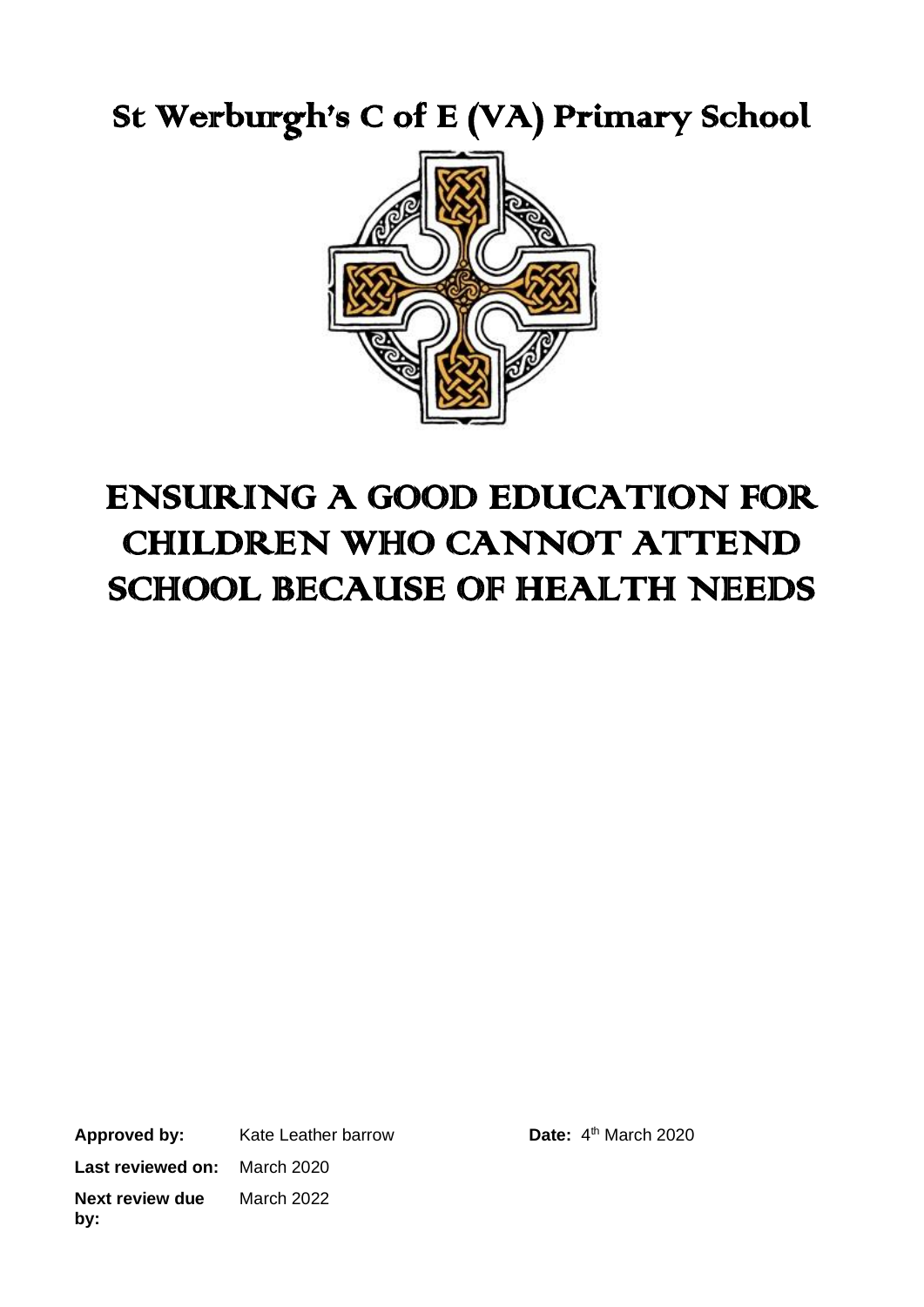### **ENSURING A GOOD EDUCATION FOR CHILDREN WHO CANNOT ATTEND SCHOOL BECAUSE OF HEALTH NEEDS**

All Local Authorities have a duty set out in Section 19 of the Education Act 1996 and the Department for Education (DfE) Statutory Guidance January 2013 'Ensuring a good education for children who cannot attend school because of health needs' which states:

*'Each local education authority shall make arrangements for the provision of suitable education at school or otherwise than at school for those children of compulsory school age who, by reason of illness…… may not for any period receive suitable education unless such arrangements are made for them;*

Other related documents are The Equality Act (2010), the Academies Act (2010), Ofsted: subsidiary guidance (Jan 2013), DfE's Supporting Pupils in School with Medical Condition - Statutory guidance for governing bodies of maintained schools and proprietors of academies in England - Dec 2015, 'Alternative Provision: Statutory Guidance for local authorities (2013) School and Early Years Finance Regulations (2012).

*'The Governments policy intention is that all children, regardless of circumstances or setting should receive a good education to enable them to shape their own futures. Therefore, alternative provision and the framework around it should offer good quality education on a par with mainstream schooling, along with the support the child/young person needs to overcome barriers to attainment. This support should meet a child/young person's individual needs, including social and emotional needs….'*

#### **The following information sets out the statutory duties and requirements for local authorities.**

Local authorities must arrange suitable full-time education (or as much education as the child/young person's health condition allows) for children of compulsory school age who, because of illness, would otherwise not receive suitable education. This applies whether or not the child/young person is on the roll of a school and whatever the type of school they attend. It applies to a child/young person in Academies, Free Schools, special schools and independent schools as well as those in maintained schools.

The law does not define full-time education but children with health needs should have provision which is equivalent to the education they would receive in school, "unless the child/young person's health means that full time education would not be in his or her best interests". If they receive one-to-one tuition, for example, the hours of face-to-face provision could be fewer as the provision is more concentrated. Full time could also be made up in one or more settings.

Where full-time education would not be in the best interests of a particular child/young person because of reasons relating to their physical or mental health, LAs should provide part-time education on a basis they consider to be in the child/young person's best interests. Full and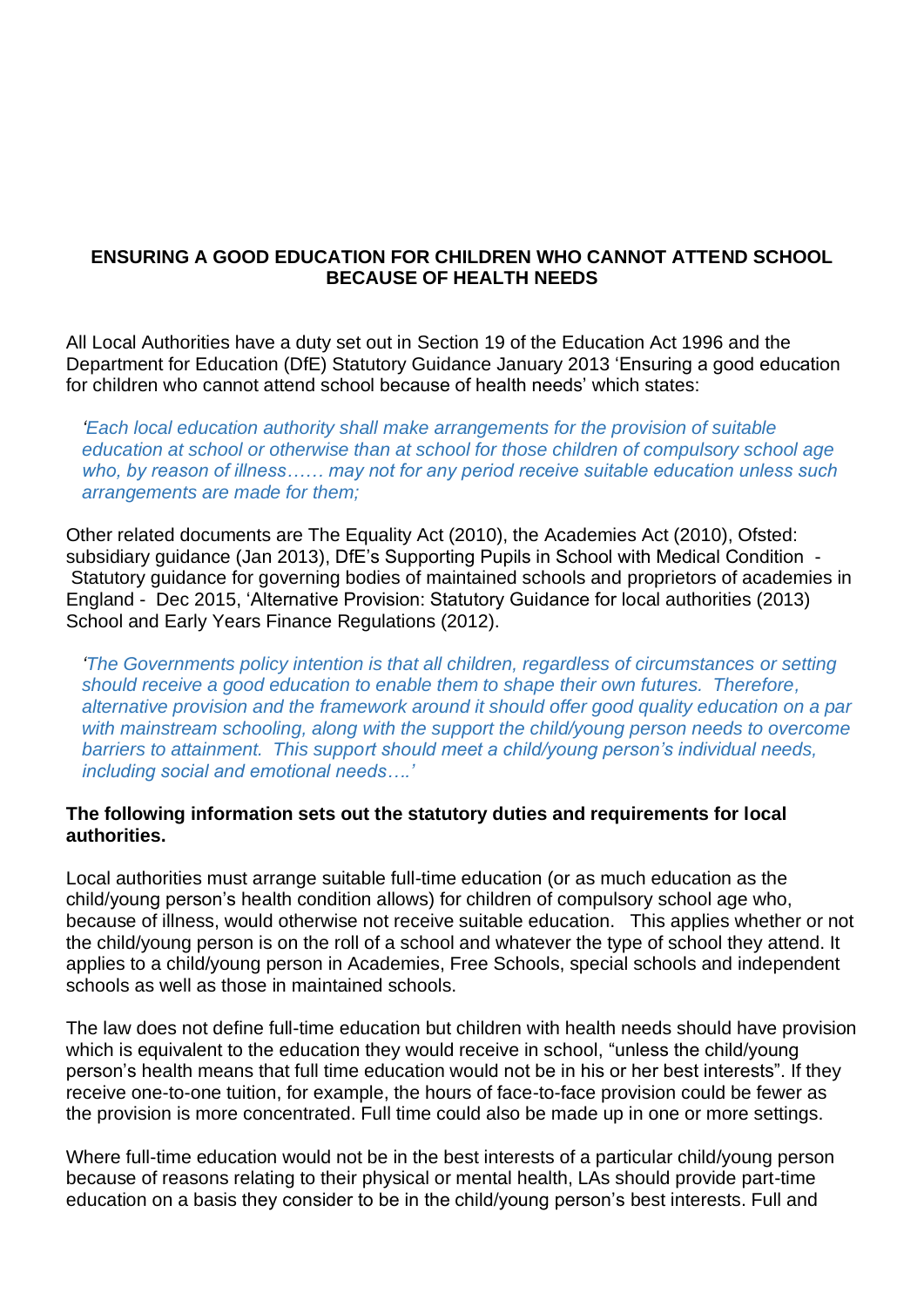part-time education should still aim to achieve good academic attainment particularly in English, Mathematics and Science.

Responsibility for education for children who cannot attend school because of health needs remains with the school. However the LA retains the responsibility for providing a strategy to ensure appropriate provision is available and in place. In all cases the nature of any required intervention, the objectives, the expected outcomes and timeline to achieve the objectives should be made clear. Where re-integration to school is an objective, there should be an agreement on how to assess when the child/young person is ready to return and the school should provide or commission a package of support to assist re-integration. Objectives and plans should be set out in writing and regularly monitored and reviewed.

### **Arrangements in Derby City**

Derby City Council has delegated the responsibility for the education of children with additional health needs to the Kingsmead School. Educational provision for children with additional health needs which cannot be met in a school setting will be made through the Kingsmead School.

An initial 6 weeks provision will be offered upon referral and funding will then be agreed with the referring school from week 7. Please see the attached charges to schools and academies. (Appendix 1)

The Kingsmead School is committed to working in partnership with schools, educational settings, health professionals, parents/carers and other professionals in order to ensure the educational and emotional needs of this vulnerable group of children and young people are appropriately met.

Working Together March 2018, Para 16, p11 states - '*Everyone who works with children has a responsibility for keeping them safe. No single practitioner can have a full picture of a child/young person's needs and circumstances and, if children and families are to receive the right help at the right time, everyone who comes into contact with them has a role to play in identifying concerns, sharing information and taking prompt action.'*

In all cases, where full time is not appropriate, a personalised education programme will be agreed between the referring school, health professionals, the Kingsmead School, the parent/carer and the young person with a view to achieving the most realistic and positive outcomes for the young person. Any plan should be reviewed regularly. Plans should also link to other relevant information, such as Education, Health and Care Plans, safeguarding assessments etc.

As part of this plan the Kingsmead School could take on the main delivery role, a shared delivery role with school and/or another provider or offer advice and guidance to the school where they might choose/it is more appropriate for them to take the lead role in delivering the programme.

#### **Schools, including Academies, Free Schools and University Technical Colleges (UTC's) should:**

- Have a clear policy for the child/young person with additional health needs or include this area as part of their medical or SEN policy, which sets out how they provide support.
- Identify a senior member of staff within school who will oversee all Hospital/Medical referrals, including being able to agree on funding, programme and potential outcomes
- Work with all professionals, parents and young person to review personal education programme as agreed.
- Be encouraged to maintain their links with parents/carers who also have a vital role to play by keeping in touch through school newsletters, e mails, invites to school events etc.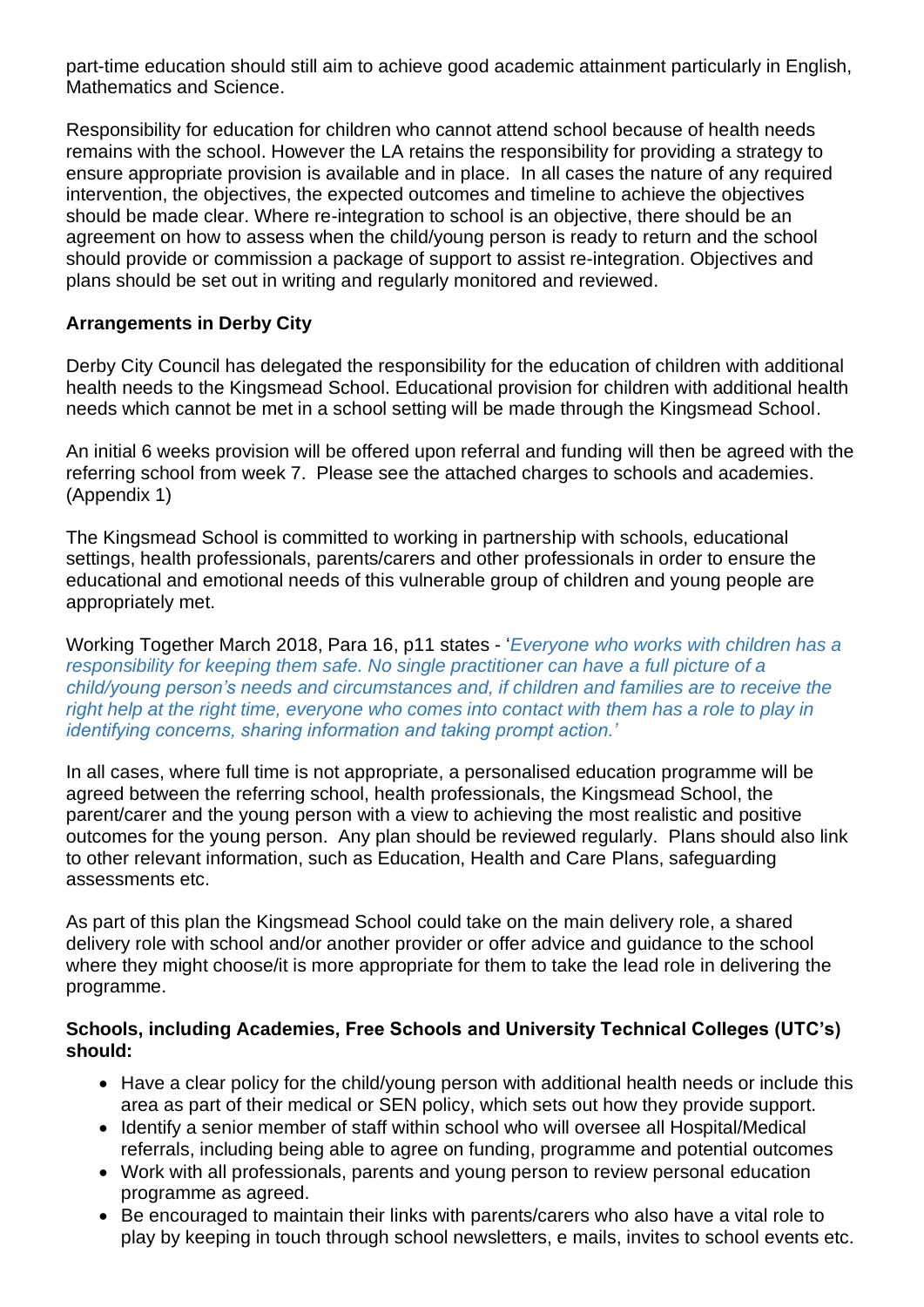It is important that a school offers the statutory education entitlement (where possible) for that child/young person albeit through alternative sources. If a school opts to make provision through a provider which is not commissioned by the LA or part of the AP Framework held by Kingsmead School (J16), then they will remain fully responsible for the quality assurance, outcomes and all other aspects of the provision and this will form part of the agreement so that all parties are clear of their roles and responsibilities.

### **The Kingsmead School will:**

Seek to provide the same opportunities for children and young people with health needs as their peers, which include:

- A broad and balanced curriculum, which is of good quality (as defined in Alternative Provision: statutory Guidance 2013).
- An education that is flexible and appropriate to the child/young person's health needs.
- A package that will attempt to prevent them from slipping behind their peers in school and allow them to reintegrate successfully back into school as soon as possible.
- Opportunity to take qualifications if appropriate.
- A reviewing mechanism to ensure the parental, child/young person's needs and wishes are central to discussions around provision.
- Provision which is regularly reviewed to reflect the child/young person's changing health status
- Effective multi-agency collaboration, which is essential in devising appropriate personalised education plans and where all professionals involved will be encouraged to cooperate fully with review meetings. A review template is provided to support the process (Appendix 5)
- Clearly defined exit strategies for the child/young person with support provided for any reintegration back into mainstream education.
- Ensure schools and other education providers have a good understanding of the roles and responsibilities of both The Kingsmead School and their own setting in relation to the child/young person with medical and emotional needs
- Ensure that any staff absence resulting in cancellation of sessions is clearly communicated with the parent and the referring school and alternative arrangements made whenever possible.
- Provide teaching and support staff within the Kingsmead School with appropriate continuing professional development, including curriculum; the impact of medical/mental health conditions on barriers to and engagement with education.

The Kingsmead School will use a variety of delivery options to create a personalised programme which best meets the needs of the child/young person to provide access to a broader curriculum and to increase the number of hours of provision – this may include access to the hospital education based on Children's Ward at The Derby Royal Hospital \*, virtual learning, access to appropriate commissioned alternative providers as well as small group or one to one tuition in the home or another setting.

\*Provision on the children's wards at the hospital is available for children and young people who have been admitted to the hospital and are resident on a ward.

Shorter term illnesses may be best met by school support through the use of work packs and/or ICT portals. It will be the decision of the home school as to how they chose to best meet the needs of a child/young person who is unable to attend school short term.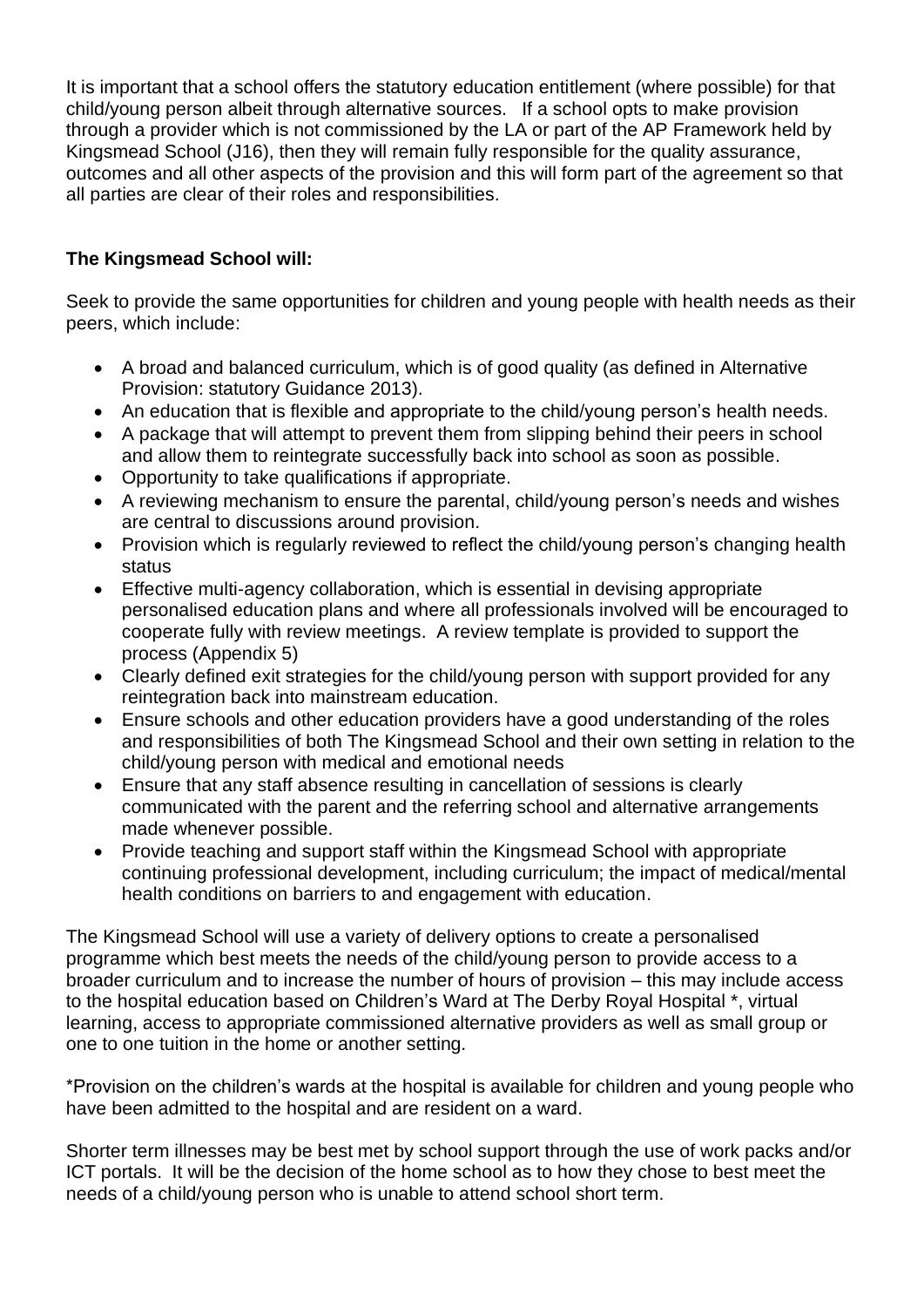### **About the Terms and Conditions**

The plan for the longer term outcome and the next steps will be agreed at the start of the commissioned support, intervention or provision, according to the statutory guidance for Alternative Provision (2013). This will focus on the best possible outcomes for the child/young person but will be realistic in terms of the timeframe and the specific needs of the child/young person at this time.

Please see the attached Terms and Conditions (Appendix 2)

As part of setting up a plan and agreeing targets for a young person and through on going reviews discussions will be needed about a wide range of factors, including:

- Agreed curriculum with the school/Kingsmead responsibilities clearly identified
- Ongoing health input/support and any information to indicate capacity of the child/young person to engage meaningfully in education provision at this time.
- Potential outcomes, targets for intervention and next steps, including any plans for reintegration where appropriate
- Exam entry and access arrangements to include any controlled assessments/mock exams
- Connexions support and post 16 pathways. It is the home school's responsibility to arrange and share these.
- Schools financial contribution to the programmes from week 7 of the intervention
- Any transport requirements including funding stream
- Personal, social and academic targets as appropriate
- The next agreed review date reviews to be held at least termly to ensure a child/young person's needs are being appropriately met.

Re-integration into school is always anticipated, unless it is clear that, for example in Year 11 (post January), it is in the interests of the child/young person to remain with the Kingsmead School until the end of the academic year. The Kingsmead School will work with the school to ensure education is maintained during this period. On return to school each child/young person should have an individual reintegration plan, which may include extra support made available to help 'fill gaps' or provision of a 'safe place' if the child/young person feels unwell. Advice from other medical professionals, including school nurses, is essential. For children with long term or complex health conditions, the reintegration plan may only take shape nearer to the likely date of return, to avoid putting unsuitable pressure on an ill child/young person in the early stages of their absence. However, children and their families are informed at the outset that the long term intention will be to support the child/young person's reintegration to school. While most children will want to return to their previous school routine promptly, it is recognised that some will need gradual reintegration over a longer period.

### **Referral:**

Referrals may be made by either school or health professionals; however, referrals will only be accepted once both parties have agreed that this is appropriate and realistic for the child/young person.

Referrals for intervention from schools should be made through the Secondary Placement Panel (SPP), using the SPP form for Secondary or Primary (Appendix 6 and 7). This should be completed in full in order to provide as much information as possible. Once completed this should be sent [behaviourpanel@derby.gov.uk](mailto:behaviourpanel@derby.gov.uk) as per any other SPP referral. This referral should be accompanied or supported by the letter from the medical profession whom the child/young person is under the care of. A letter from a GP is not sufficient.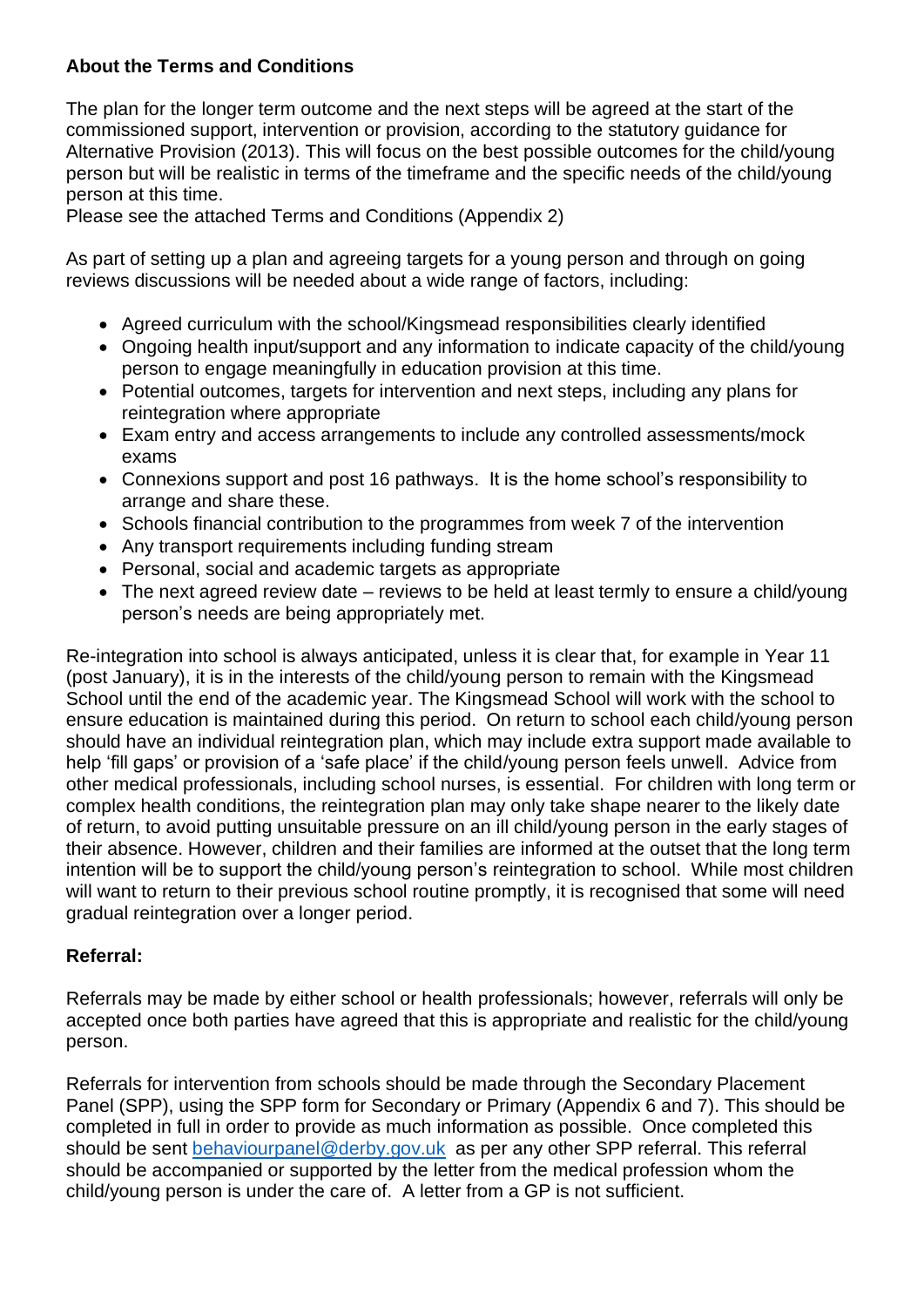A referral from health for intervention should be made via headed paper with information provided as to why the child/young person is unable to attend full time, mainstream education. It is also important to include any specific information about the level of provision that they would be able to access such as frequency and duration. This letter should be signed by a consultant or identified medical practitioner and sent direct to [castleadmin@kingsmead.derby.sch.uk](mailto:castleadmin@kingsmead.derby.sch.uk)

It is expected that the referring school and health professionals (such as a consultant or paediatrician) will liaise closely to ensure that all parties are fully aware of the needs of the child/young person.

Please see flowchart (Appendix 4) for further guidance.

Kingsmead staff will liaise with the school and the appropriate medical professionals to ensure minimal delay in arranging appropriate provision for the child/young person and to minimise disruption to the child/young person's education. As highlighted above, if a child/young person has a long term or complex health issue, the school needs to ensure that the educational provision is regularly reviewed with medical professionals, parents/carers and the Kingsmead School and amended as appropriate.

Where an absence is planned e.g. hospital admission or recurrent stay in hospital, educational provision should begin as soon as the child/young person is well enough. The parents/carers should apply to the mainstream school to request this out of education.

Children with long term health problems will not be required to provide continuing medical evidence. However regular reviews to include health colleagues are important and the level of support required may be discussed with other multi-agency professionals. The school and The Kingsmead School, as the educational specialists, will decide on the most appropriate provision. There is also an expectation that children and their parents/carers will co-operate fully with all medical advice and support offered and ensure they attend appointments. Advice from medical professionals following a hospital discharge will be noted and The Kingsmead School will liaise with the child/young person's home school to complement the education provided until they are well enough to return. Educational provision will be put in place as quickly as possible with a view to re-integration into mainstream as soon as appropriate.

**Please note** that if at any point in the process a medical professional makes a decision to close the case then a review will be required to discuss the ending of the placement and would involve all professionals involved in the specific case.

The question would need to be posed as to why other agencies were withdrawing from the case but that the child/young person was not able/ready to return to their usual school placement. Reasons might include

- lack of engagement from young person/family with health or other professionals
- Interventions to date have been unsuccessful
- all routes are felt to have been exhausted and no further support options are forthcoming

If it is agreed that the case is closed to health, **then the case will also be closed to the Kingsmead School**. The child/young person be expected to return to their school placement. If this is the decision, then arrangements will be made to reintegrate the child/young person back into this provision as soon as possible and the case will be closed to the Kingsmead School.

#### **Identification and intervention**

The Kingsmead School aim to provide appropriate education once notified by the school, other professionals or parent/carer if a child/young person is not on roll*,* as soon as it is clear that the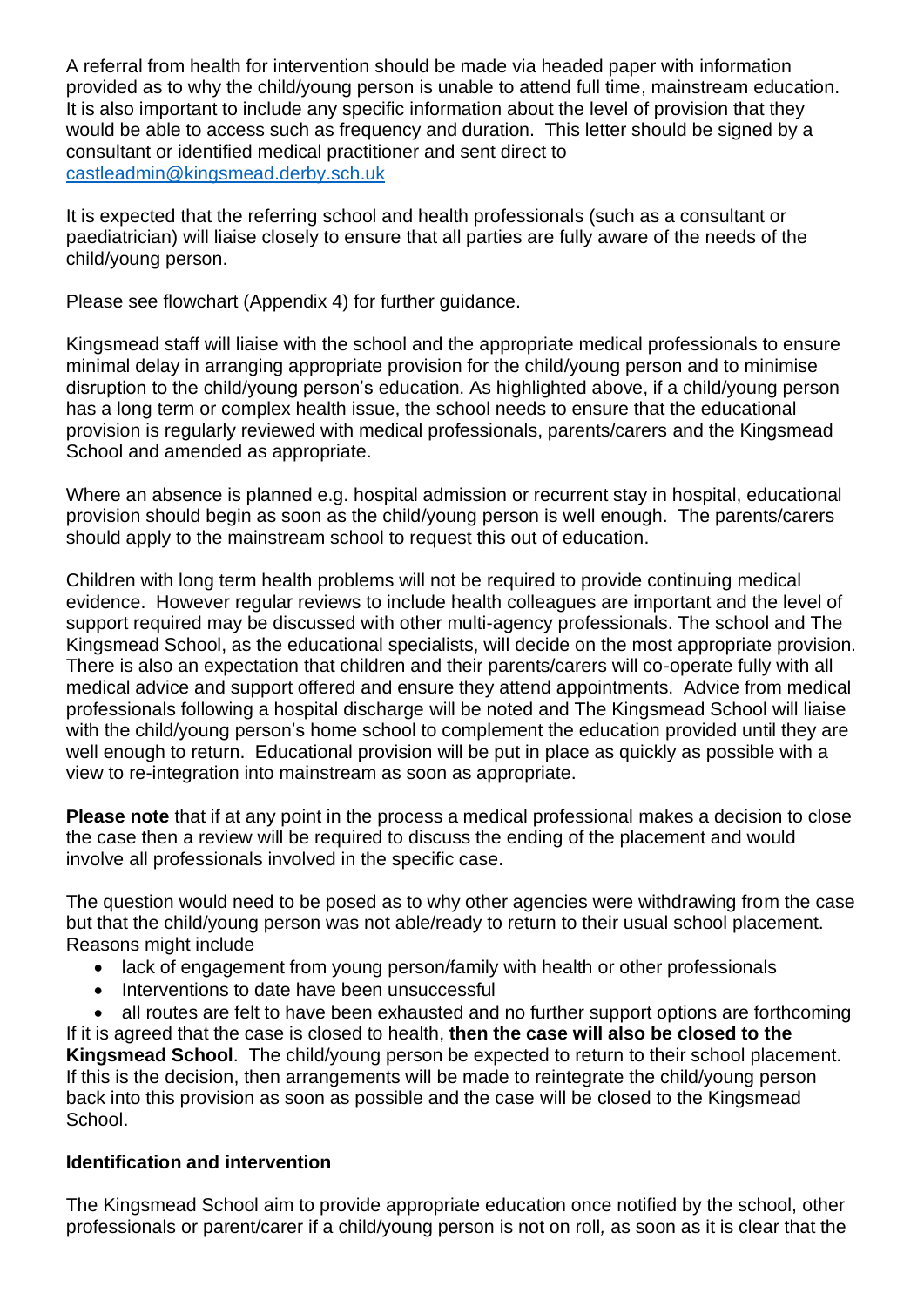child/young person will be away from school for 15 days or more, whether consecutive or cumulative within a 12 month period, with the relevant consultant letter or diagnosis.

It is important to note that for a referral to be successful a medical professional should be involved with the child/young person.

In all cases of a referral being made, a meeting should be held with all parties to ensure there is an agreed Terms and Conditions agreement in place for the child/young person.

### **Registration:**

Schools must not remove the child/young person from roll because of an additional health need.

Children and young people should be dual registered with Kingsmead School (PRU) being the subsidiary school.

The referring school should continue to monitor the attendance of the child/young person concerned. Non-attendance, without appropriate written medical support, will result in a review of the placement.

Please be advised that the following information is the 'current' guidance on the use of the D code in the registers. The guidance below should be followed in all cases:

### **Meaning – Code D – Dual Registered – at another educational establishment**

- The code is NOT counted as a possible attendance in the school census
- The law allows for the dual registration of a child/young person at more than one school
- This code is used to indicate that the child/young person was not expected to attend the session in question because they were scheduled to attend the *other* school at which they are registered

### **Recording of the register and managing absence**

- Each school should **only** record the child/young person's attendance and absence for those sessions that the child/young person is **scheduled** to **attend their** school.
- The **referring school** should record the D code for each session the child/young person is expected to attend elsewhere
- The **host school (Kingsmead or other)** should record the daily absence and attendance as normal.
- Both schools should ensure that they have in place **arrangements** whereby all unexplained absence is followed up in a timely manner.

The Kingsmead School will send attendance for all hospital medical child/young persons to the referring school on a weekly basis.

### **Provision for education of children under and over compulsory school age**

Education for children or young people of compulsory school age will be provided either at the hospital\*, through virtual learning, via appropriate commissioned alternative providers as well as small group or one to one tuition in the home or another setting.

For young people between the ages of 16 – 18yrs (Y12/13) who require support from The Kingsmead School each case will be considered individually through a referral to SPP and in discussion with their school or college and relevant health professionals.

### **A Child/Young Person with Education Health Care Plans**

The Kingsmead Schools would not normally provide education for a child/young person with an EHCP through Hospital Medical provision, as the home school would be reviewing the terms of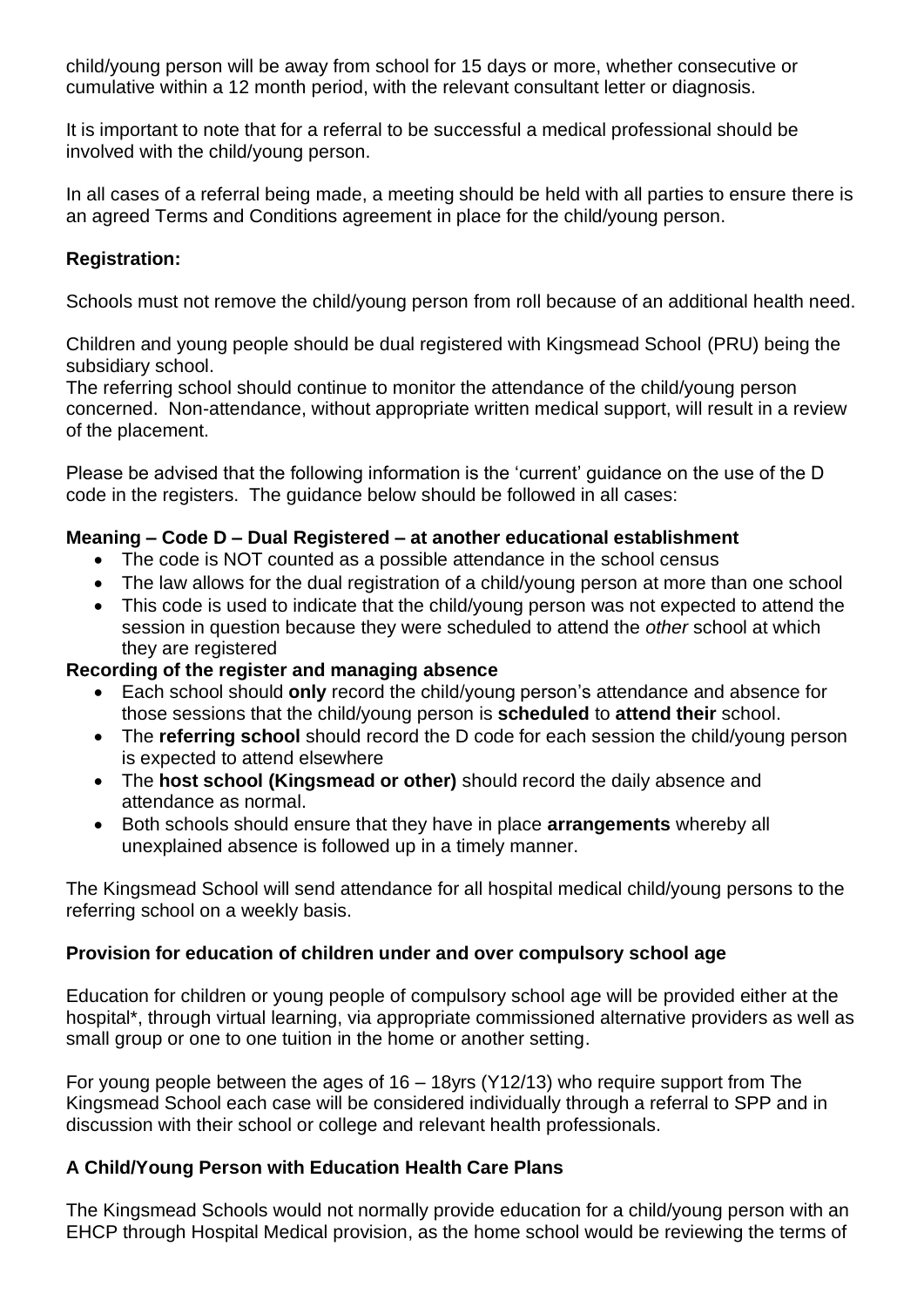the EHCP and altering the arrangements to best meet the child//young person's needs as identified in the plan. However, it is recognised that in some circumstances schools and their staff may not have the required expertise to provide the most appropriate education and a consultation to the Kingsmead School may be submitted for consideration. Any such referral should be directed the SEN section of the Local Authority. In these cases, the school/LA would commission the Kingsmead School to undertake the work required and release the associated funding to support this work**.** 

### **A Child/Young Person who is LAC**

Where a LAC child/young person is eligible for enhanced pupil premium grant, The Kingsmead School will liaise with the Virtual Head Teacher and/or the home school as appropriate to determine how the funding continues to support the needs of the individual.

### **Examinations**

When a child/young person is approaching public examinations, The Kingsmead School, in liaison with the home school, will focus on the most appropriate curriculum in order to minimise the impact of the time lost while the child/young person is unable to attend school (See Curriculum Offer (Appendix 3). Awarding bodies will make special/access arrangements for children with permanent or long-term disabilities or learning difficulties, and with temporary disabilities, illness and indispositions, when they are taking public examinations.

The Kingsmead School and the referring school will ensure that all parties are clear about which examinations the child/young person will be entered for. The home school will be responsible for registering exam entries and applying for access arrangements and any assessments required. It will also be the responsibility of the referring school to liaise with Exam Officer at Kingsmead School to discuss the arrangements for transfer of papers where necessary. This should be clearly identified in the personal plan from the outset.

It is important to remember that The Kingsmead School has a high proportion of children/young people requiring special arrangements at exam time for example, one to one, readers, scribes etc. We may therefore be in a position to request support from the referring school to facilitate the special arrangements where these cannot be met within existing resources.

### **Complaints**

For all complaints please refer to the policy on The Kingsmead School website. <https://www.kingsmead.derby.sch.uk/>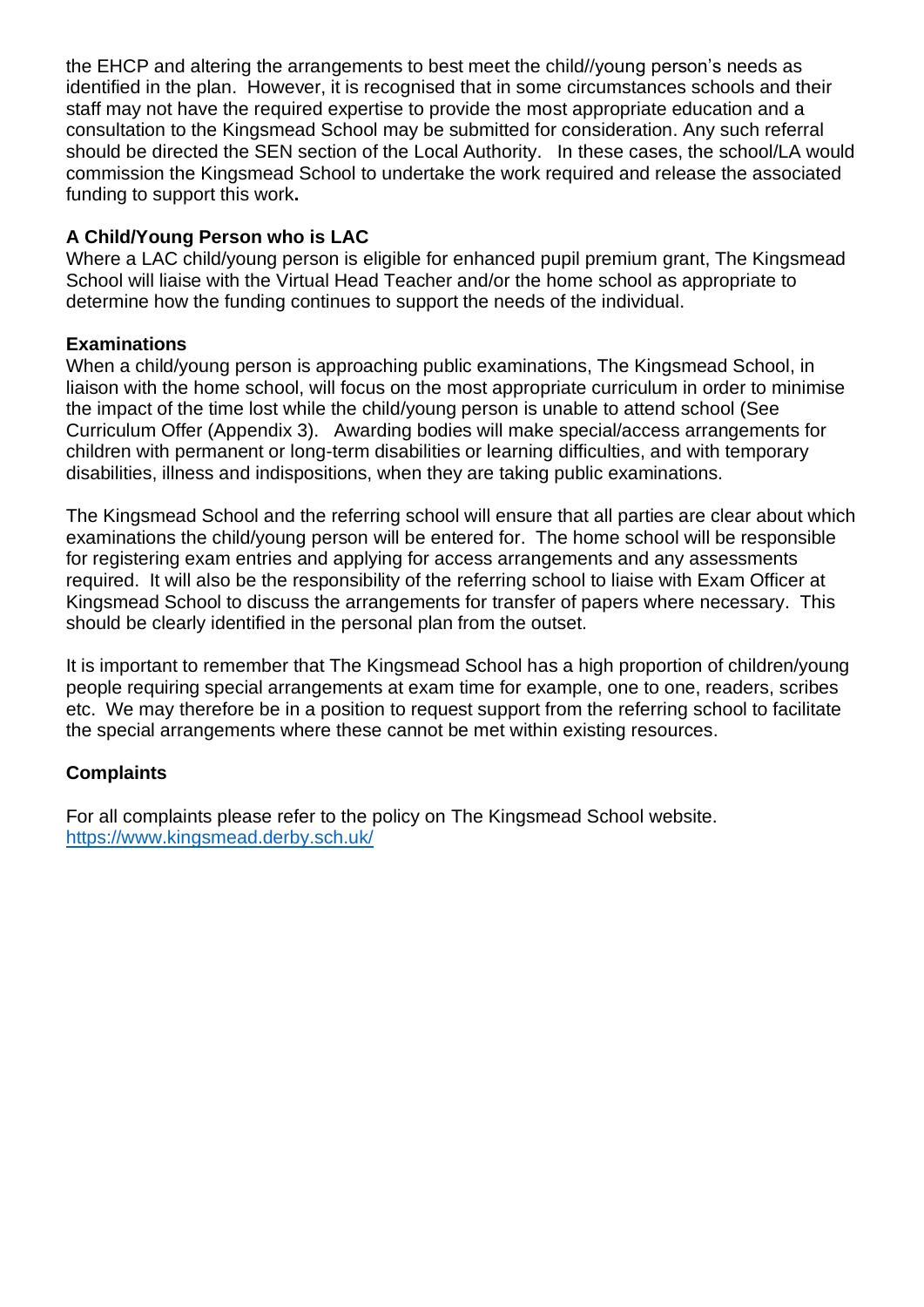### **CHILDREN WHO CANNOT ATTEND SCHOOL BECAUSE OF HEALTH NEEDS**

### **POLICY ON CHARGES TO SCHOOLS & ACADEMIES FROM APRIL 2017**

### **1. Core Funding**

Hospital and medical tuition is funded through a top-slice of the DSG.

The Kingsmead School delivers provision for the LA and the budget funds some core activities such as:-

- Premises costs contribution to Hospital Classroom and Castle Education Centre.
- Some core teaching and delivery staff to act as Key Workers.
- Some teaching resources /equipment including I.C.T.
- Advice /consultation to Schools & Academies on a child/young person with medical needs.
- Education for the following child/young person:
	- o Those admitted to the Royal Derby hospital and resident on a ward but well enough to be taught; returning for regular treatment as out patients or have been specifically referred by a hospital based consultant.
	- o Provision for a child/young person of compulsory school age referred through Secondary Placement Panel (referrals for KS1-4) who, because of illness, would otherwise not receive suitable education

There is an expectation that the education offer is as close to full-time as the child/young person can access at any point and that where possible there will be the opportunity to continue to access a similar curriculum and work towards the same accreditation as their peers.

At any point in time, on average for the past 4 years, provision is being made for 30 children/young people. Where children and young people become longer term referrals the core funding for this child/young person remains with the school and with increased expectations schools are being requested to make a financial contribution through the release of the AWPU on a pro-rata basis from week 7 of the intervention.

### **2. Charges to Schools – as per local agreement through Schools Forum.**

If the referral is agreed and supported by a Medical Professional, work with a child/young person will be core funded for the first 6 weeks of any agreed intervention.

From week 7 the weekly proportion of the AWPU **will be charged to schools.** This will be charged in line with the current AWPU, plus any pupil premium, and any element of SEN funding.

These costs will contribute to the provision that is offered as part of the Hospital Medical support for the child/young person.

A contract will be sent to the named member of staff in the referring school to be signed to agree funding. It is stated on this form that initial agreement for funding should be given by the Head Teacher. School need to ensure that internal systems are in place to gain this agreement.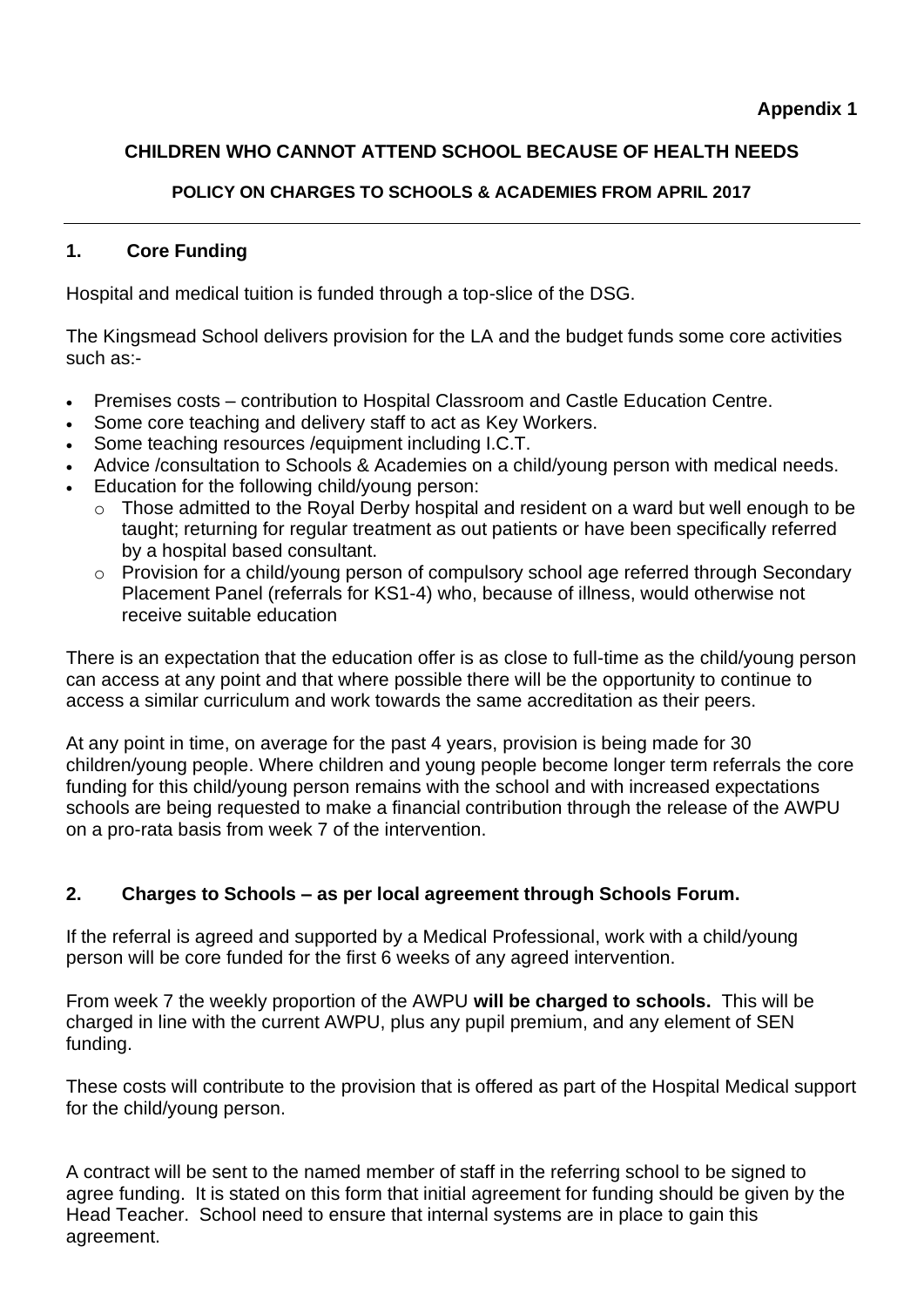Costs for external examinations for which a child/young person is entered, come from the referring school budget. Exams are not funded by the Kingsmead School.

Appropriate transport arrangements and any costs will be discussed and agreed at the outset according to the child/young person's individual need and level of independence. Transport can be arranged by The Kingsmead School or through the individual School/Academy. Transport arrangements will be discussed at all review meetings and adjusted as appropriate. Depending on YP needs, these costs could be incurred by the referring school.

A school can choose to end provision at any point but must ensure the child/young person is receiving their statutory entitlement to education through an alternative route. Schools will be asked to confirm in writing that they are picking up this responsibility and do not require input from The Kingsmead School.

We would advise that due to the sensitivity of some cases, for example those with mental health issues, that a 2 week notice period is required to allow for appropriate endings work to be carried out. However, this will be agreed with the school at the time of ending the support for the child/young person.

Where a medical professional closes the case, The Kingsmead School placement will also end. The referring school would no longer be charged.

Where a child/young person is ready for integration back into a mainstream school and where appropriate, The Kingsmead School may support the plan for an additional 6 weeks – The integration plan will consist of 2 X half days per week for the six-week period. Each child/young person will require a personalised reintegration programme supported by the home school.



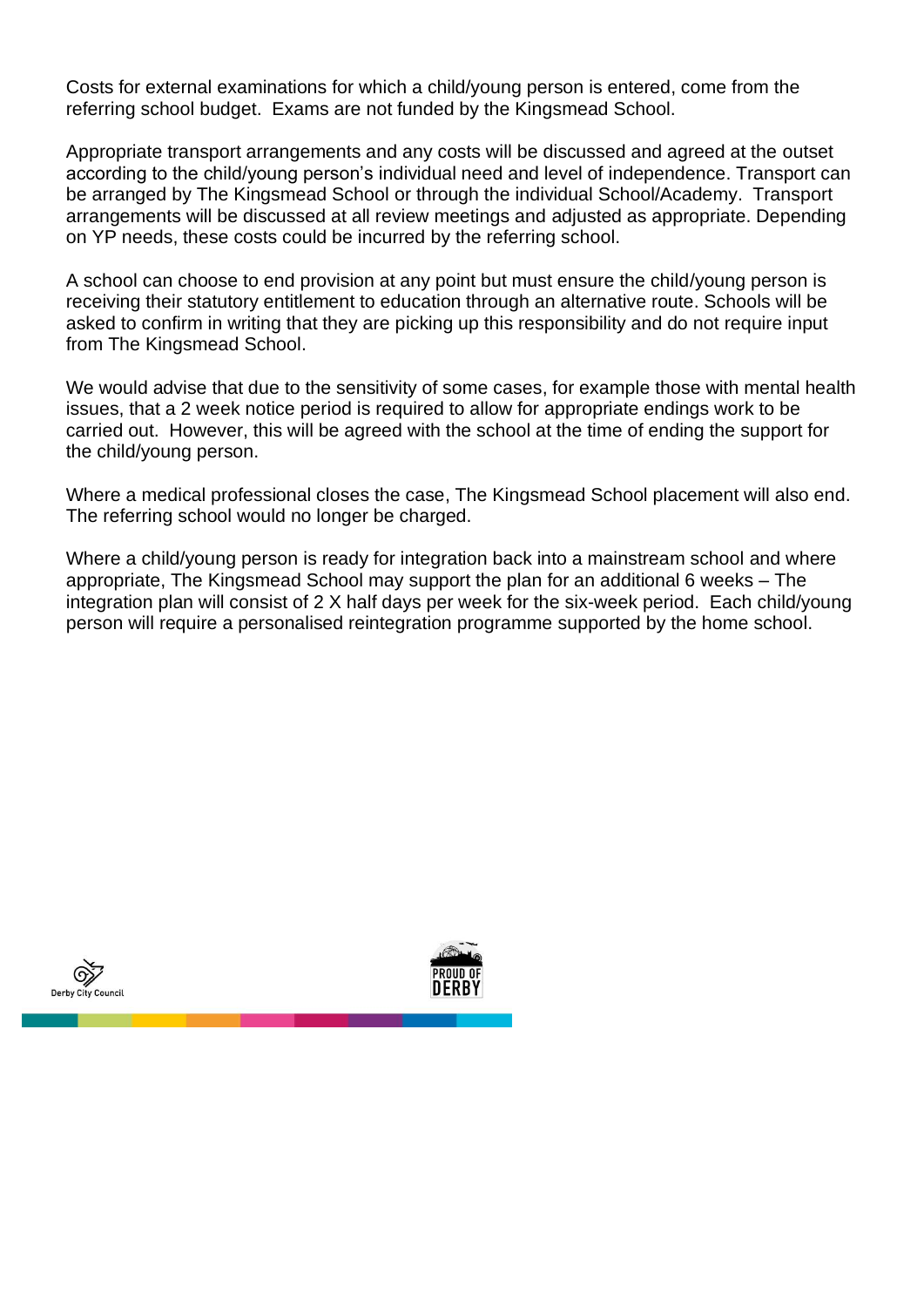

# **Terms and Conditions**

| <b>Young Person's Name:</b>                                                                                                                                                                                                                                                                                                                                                                                                                                                                              |                                                                                                                                                                                                                                                                                                                                                                                                                                                                                                                                                                                                                                                                                                                                                                                                                                                                                                                                                                                                                                                                                                                                                                                                                                                                                                                                                                                                                                                                                                                                                                                                                                                                                                                                                                                                                                                                 |         |            |           |
|----------------------------------------------------------------------------------------------------------------------------------------------------------------------------------------------------------------------------------------------------------------------------------------------------------------------------------------------------------------------------------------------------------------------------------------------------------------------------------------------------------|-----------------------------------------------------------------------------------------------------------------------------------------------------------------------------------------------------------------------------------------------------------------------------------------------------------------------------------------------------------------------------------------------------------------------------------------------------------------------------------------------------------------------------------------------------------------------------------------------------------------------------------------------------------------------------------------------------------------------------------------------------------------------------------------------------------------------------------------------------------------------------------------------------------------------------------------------------------------------------------------------------------------------------------------------------------------------------------------------------------------------------------------------------------------------------------------------------------------------------------------------------------------------------------------------------------------------------------------------------------------------------------------------------------------------------------------------------------------------------------------------------------------------------------------------------------------------------------------------------------------------------------------------------------------------------------------------------------------------------------------------------------------------------------------------------------------------------------------------------------------|---------|------------|-----------|
| DOB:                                                                                                                                                                                                                                                                                                                                                                                                                                                                                                     |                                                                                                                                                                                                                                                                                                                                                                                                                                                                                                                                                                                                                                                                                                                                                                                                                                                                                                                                                                                                                                                                                                                                                                                                                                                                                                                                                                                                                                                                                                                                                                                                                                                                                                                                                                                                                                                                 | School: |            |           |
| <b>School Contact:</b><br>(Name, Tel number, Email)                                                                                                                                                                                                                                                                                                                                                                                                                                                      |                                                                                                                                                                                                                                                                                                                                                                                                                                                                                                                                                                                                                                                                                                                                                                                                                                                                                                                                                                                                                                                                                                                                                                                                                                                                                                                                                                                                                                                                                                                                                                                                                                                                                                                                                                                                                                                                 |         |            |           |
| Head:                                                                                                                                                                                                                                                                                                                                                                                                                                                                                                    |                                                                                                                                                                                                                                                                                                                                                                                                                                                                                                                                                                                                                                                                                                                                                                                                                                                                                                                                                                                                                                                                                                                                                                                                                                                                                                                                                                                                                                                                                                                                                                                                                                                                                                                                                                                                                                                                 |         |            |           |
| <b>Start Date:</b>                                                                                                                                                                                                                                                                                                                                                                                                                                                                                       |                                                                                                                                                                                                                                                                                                                                                                                                                                                                                                                                                                                                                                                                                                                                                                                                                                                                                                                                                                                                                                                                                                                                                                                                                                                                                                                                                                                                                                                                                                                                                                                                                                                                                                                                                                                                                                                                 |         |            |           |
| <b>Six Week Date:</b>                                                                                                                                                                                                                                                                                                                                                                                                                                                                                    |                                                                                                                                                                                                                                                                                                                                                                                                                                                                                                                                                                                                                                                                                                                                                                                                                                                                                                                                                                                                                                                                                                                                                                                                                                                                                                                                                                                                                                                                                                                                                                                                                                                                                                                                                                                                                                                                 |         |            |           |
| <b>Review Date Required:</b>                                                                                                                                                                                                                                                                                                                                                                                                                                                                             |                                                                                                                                                                                                                                                                                                                                                                                                                                                                                                                                                                                                                                                                                                                                                                                                                                                                                                                                                                                                                                                                                                                                                                                                                                                                                                                                                                                                                                                                                                                                                                                                                                                                                                                                                                                                                                                                 |         |            |           |
| $\bullet$<br>$\bullet$<br>and/or where necessary.<br>$\bullet$<br>examination board.<br>٠<br>$\bullet$<br>the referring school<br>$\bullet$<br>$\bullet$<br>$\bullet$                                                                                                                                                                                                                                                                                                                                    | The young person will remain the responsibility of the referring school.<br>Should there be safeguarding concerns or the requirement to attend safeguarding meetings, to<br>include conference meetings, TAF's etc. This will remain the responsibility of the referring<br>school. The Kingsmead School will attend alongside the referring school through agreement<br>The Curriculum Offer (see policy Appendix 3) will be delivered at Castle – the only flexibility to<br>this is where a Year 11 student starts with $us - it$ will then be the responsibility of the referring<br>school to provide work and guidance should they wish to continue delivery via an alternative<br>Where a young person is to be registered for exams, the referring school are responsible for<br>doing this and coordinating transfer of papers where relevant.<br>Where transport is required for the child/young person then this will remain the responsibility of<br>Termly meetings, to include the parent, young person where relevant, referring school and other<br>relevant agencies, will be held to review the progress of the child/young person. The referring<br>school will be responsible for arranging this review meeting.<br>The Kingsmead School will allocate a key member of staff to support with communication<br>The Kingsmead School should be informed of any changes made to the child/young person's<br>school timetable which may affect Hospital Medical Tuition.<br>Referring school to share any SEN or other relevant information about the child/young person.<br>Where an ECHP or other SEN support is required, the referring school will coordinate this.<br>School will agree to the protocols and the funding policy in place for Children Who Cannot Attend<br>School Because of Health Needs - (please see policy Appendix 1) |         |            |           |
| School Roll: Child/young person to remain on referring school roll.<br>Please detail costs and invoicing arrangements: The first six weeks, from first contact, will be free of                                                                                                                                                                                                                                                                                                                          |                                                                                                                                                                                                                                                                                                                                                                                                                                                                                                                                                                                                                                                                                                                                                                                                                                                                                                                                                                                                                                                                                                                                                                                                                                                                                                                                                                                                                                                                                                                                                                                                                                                                                                                                                                                                                                                                 |         |            |           |
| charge. From week 7, the referring school will be invoiced the AWPU pro rata at the end of the autumn,<br>spring and summer term. All weeks will be charged regardless of attendance until the agreement is<br>ended by referring school. Should a reintegration plan be agreed back into mainstream, The Kingsmead<br>School will provide support for 6 weeks to aid this process, if required, this will be free of charge.<br>Payments will be arranged directly through the School Business Managers |                                                                                                                                                                                                                                                                                                                                                                                                                                                                                                                                                                                                                                                                                                                                                                                                                                                                                                                                                                                                                                                                                                                                                                                                                                                                                                                                                                                                                                                                                                                                                                                                                                                                                                                                                                                                                                                                 |         |            |           |
| Hospital medical tuition accepted by school (please tick)                                                                                                                                                                                                                                                                                                                                                                                                                                                |                                                                                                                                                                                                                                                                                                                                                                                                                                                                                                                                                                                                                                                                                                                                                                                                                                                                                                                                                                                                                                                                                                                                                                                                                                                                                                                                                                                                                                                                                                                                                                                                                                                                                                                                                                                                                                                                 |         | <b>Yes</b> | <b>No</b> |
| Monitoring arrangements: Attendance and placement monitoring will remain the responsibility of the<br>referring school. Any attendance concerns will be dealt with by the schools allocated EWO/Attendance<br>Officer.                                                                                                                                                                                                                                                                                   |                                                                                                                                                                                                                                                                                                                                                                                                                                                                                                                                                                                                                                                                                                                                                                                                                                                                                                                                                                                                                                                                                                                                                                                                                                                                                                                                                                                                                                                                                                                                                                                                                                                                                                                                                                                                                                                                 |         |            |           |

\_\_\_\_\_\_\_\_\_\_\_\_\_\_\_\_\_\_\_\_\_\_\_ \_\_\_\_\_\_\_\_\_\_\_\_\_\_\_\_\_\_\_\_\_ \_\_\_\_\_\_\_\_\_\_\_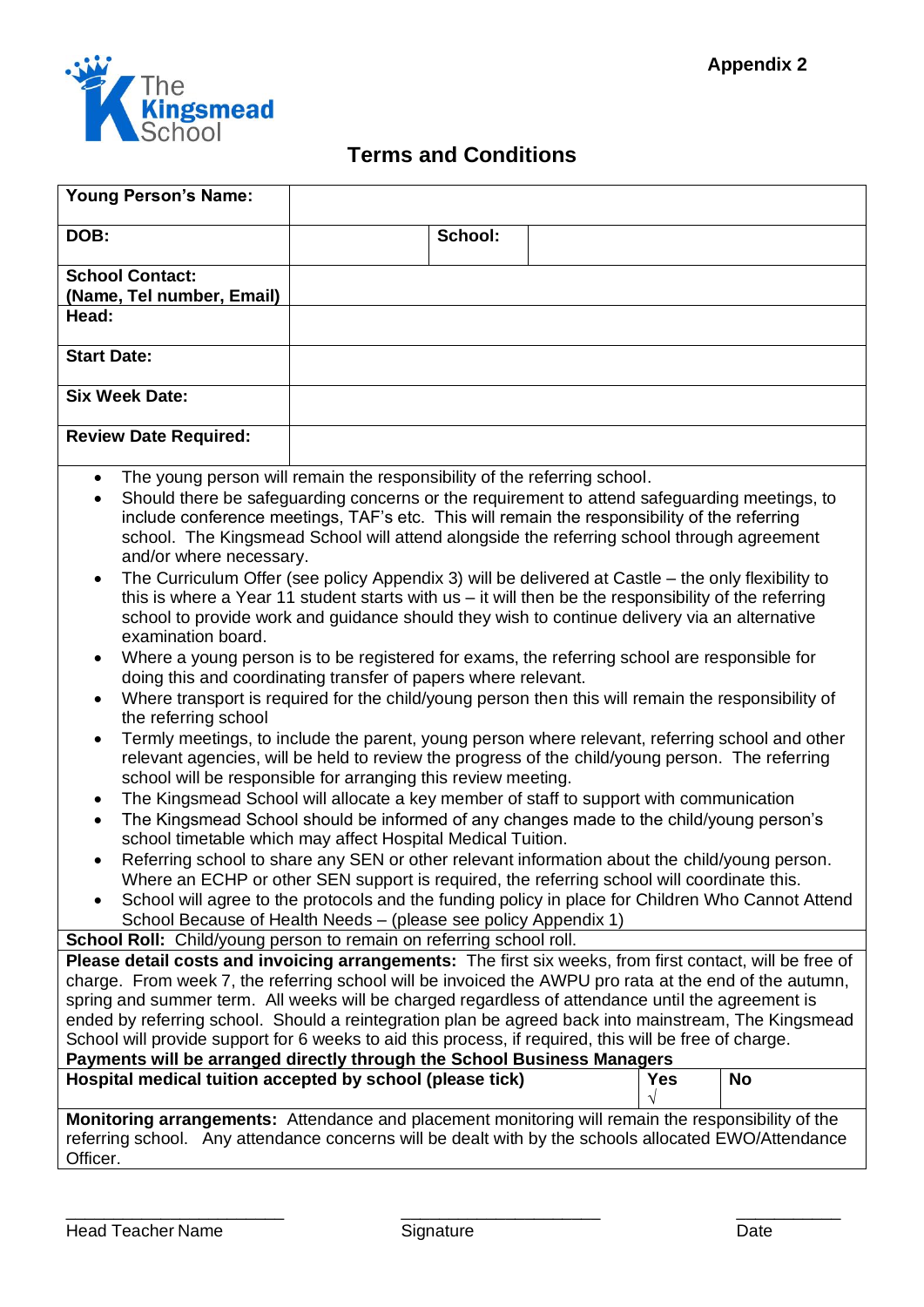

### **Curriculum Offer And other information**

Kingsmead Schools offers a variety of different programmes and approaches to meet the needs of the young people who are referred to our Enhanced Care and Hospital Medical Team (ECHO). This will include academic, vocational and social elements to create a bespoke package to meet the needs of each individual child/young person.

#### Guidance has been sent to all schools and will be available on the Kingsmead website

[http://kingsmead-derby.co.uk/](http://kingsmeadderby.co.uk/) to support all referrals to the ECHO team – this guidance is called "Ensuring A Good Education for Children Who Cannot Attend School Because of Health Needs" and should provide the detail required to ensure a positive working relationship between all stakeholders that will enhance the child/young person's educational experience whilst they are unable to attend their mainstream school.

In line with Kingsmead School assessment and reporting policy we will report on the young person's progress three times per year on a termly basis. Feedback will be given to the referring school each term; this will include a subject based school report, academic progress data, attendance data and a vocational report if relevant.

A member of staff from the referring school is more than welcome to visit Kingsmead for more detailed feedback. These requests should go through the ECHO Leader, or the Head of Secondary.

When a young person joins Kingsmead School on an ECHO placement, as per guidance "Ensuring A Good Education For Children Who Cannot Attend School Because of Health Needs" a meeting will be held to agree a package for the young person. All young people will complete some initial assessments as part of their induction. These assessments will be used, along with information provided by their own school, to formulate academic targets and proposed outcomes. This will be done in consultation with their school and health professionals involved, and will be reviewed to ensure wider factors linked to the reasons for the young person's referral to ECHO are taken into consideration. The Kingsmead School will consider but not use KS2 information to formulate these targets.

It is important to understand the Kingsmead offer as set out in the following information. Please note that not all young people will have access to all subjects, and for some it may be inappropriate.

The ECHO team also have access to Junction 16 vocational provision and where appropriate a young person may have this included in their programme. Further details are available through the J16 booklet which is on the Kingsmead website.

Where it is agreed with the referring school that further qualifications are to be followed, then the referring school will be responsible for providing all work, text books and guidance to support this delivery. Any agreement about responsibility for exam entry costs and arrangements to facilitate these will form part of the initial agreement and subsequent reviews of the provision.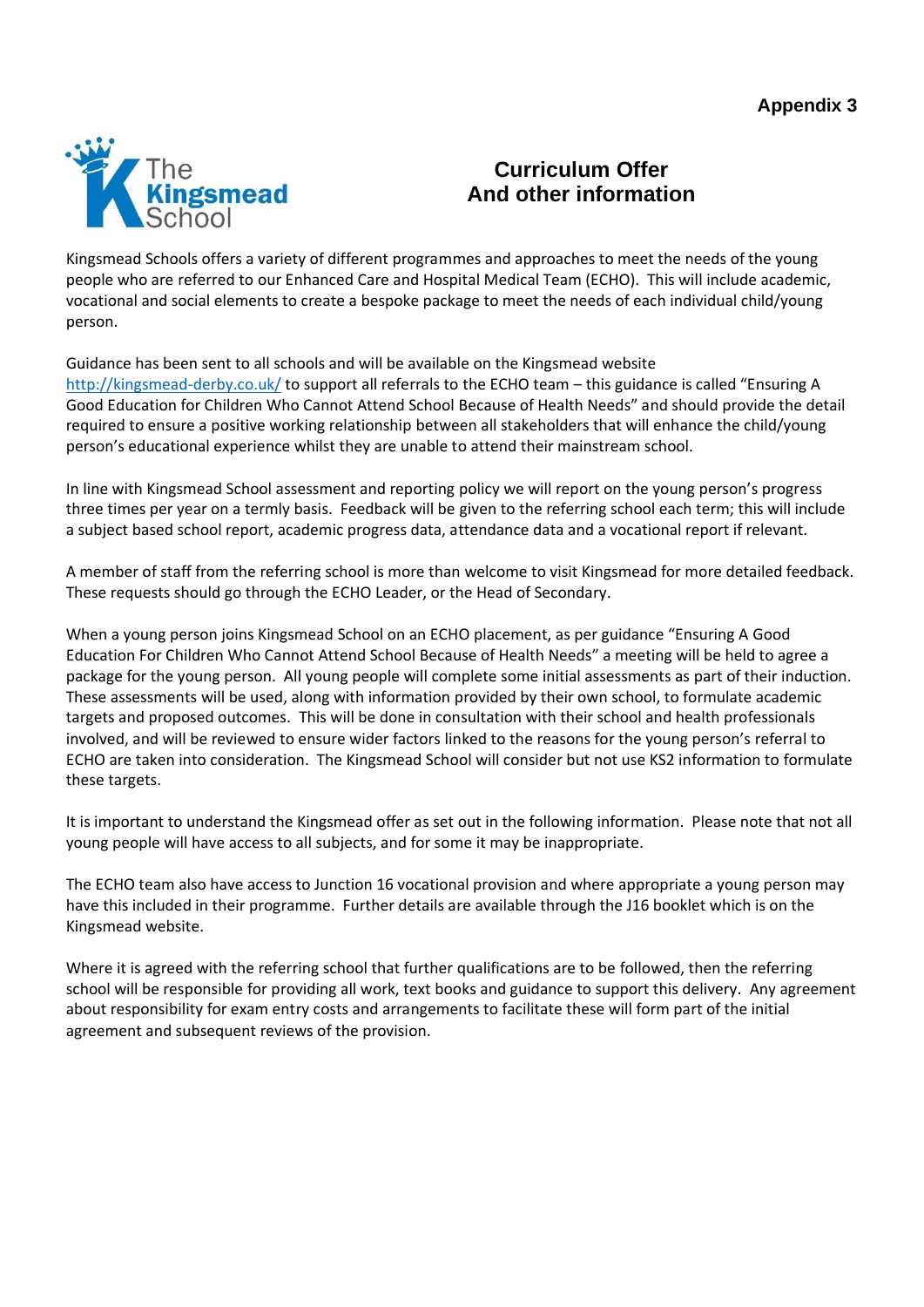#### **Current Core Offer**

| <b>Qualification Title</b>          | <b>Awarding Body</b> | <b>QAN or Unit Code</b> | GCSE/FS/L1/L2  |
|-------------------------------------|----------------------|-------------------------|----------------|
| English Language                    | AQA                  | 601/4292/3              | <b>GCSE</b>    |
| <b>English Functional Skills L2</b> | Edexcel              | 500/8683/2              | L2             |
| English Functional Skills L1        | Edexcel              | 500/8700/9              | L1             |
| Maths                               | AQA                  | 601/4608/4              | <b>GCSE</b>    |
| <b>Maths Functional Skills L2</b>   | Edexcel              | 500/8907/9              | L <sub>2</sub> |
| <b>Maths Functional Skills L1</b>   | Edexcel              | 500/8906/7              | L1             |
| Science                             | <b>AQA</b>           | 601/8758/X              | <b>GCSE</b>    |
| Science Entry Level Certificate     | <b>AQA</b>           | 5960                    | <b>ENT</b>     |
| ICT-L2 Certificate                  | TLM                  | 600/6688/X              | L2             |
| ICT-L1 Certificate                  | TLM                  | 601/4559/6              | L1             |
| <b>PHSCE</b>                        |                      |                         |                |

#### **Current Options Offer**

| <b>Qualification Title</b> | <b>Awarding Body</b> | <b>QAN or Unit Code</b> | GCSE/FS/L1/L2 |
|----------------------------|----------------------|-------------------------|---------------|
| English Literature         | AQA                  | 601/4447/6              | <b>GCSE</b>   |
| Art                        | <b>OCR</b>           | 500/4681/0              | <b>GCSE</b>   |
| Design Technology          | Edexcel              | 500/4418/7              | $\frac{1}{2}$ |
| <b>Child Development</b>   | Cache                | 500/9354/X              | Entry 3       |
|                            |                      | 500/9353/8              |               |
| Food                       | Edexcel              | 500/8084/2              |               |
| Sport                      | Pearson              | 500/9517/1              |               |
| Music                      | Not accredited       |                         |               |

#### **Functional Skills (Entry Level) Qualifications**

| <b>Qualification Title</b>        | <b>Awarding Body</b> | <b>QAN or Unit Code</b> | GCSE/FS/L1/L2    |
|-----------------------------------|----------------------|-------------------------|------------------|
| English Function Skills - Entry 3 | Edexcel              | 500/8464/1              | ENT <sub>3</sub> |
| English Function Skills - Entry 2 | Edexcel              | 500/8467/7              | ENT <sub>2</sub> |
| English Function Skills - Entry 1 | Edexcel              | 500/8494/X              | ENT <sub>1</sub> |
| Maths Function Skills - Entry 3   | Edexcel              | 500/9295/9              | ENT <sub>3</sub> |
| Maths Function Skills - Entry 2   | Edexcel              | 500/9196/7              | ENT <sub>2</sub> |
| Maths Function Skills - Entry 1   | Edexcel              | 500/9172/4              | ENT <sub>1</sub> |

#### **Post 16 Offer**

Young people will be supported towards positive Post 16 options, as discussed and agreed with the referring school. As young people referred to Kingsmead School for ECHO placement will remain on the role of the referring school they will reflect on the referring schools school's data. Connexions will offer advice and guidance to Y11s that access ECHO services and will help inform planning through the termly reviews. Kingsmead School have been very successful in maintaining positive NEET data for some very complex young people but understand that the referring school may wish to offer further Post 16 advice and guidance/support.

| <b>Key Contacts</b> |
|---------------------|
|                     |

| <b>Name</b>           | <b>Base/Position</b>     | <b>Email Address</b>               | Location      | <b>Telephone</b> |
|-----------------------|--------------------------|------------------------------------|---------------|------------------|
|                       |                          |                                    |               | <b>Number</b>    |
| <b>Emmet Bunting</b>  | <b>Head of Secondary</b> | e.bunting@kingsmead.derby.ch.uk    | <b>Bridge</b> | 01332            |
|                       |                          |                                    |               | 973830           |
| Saroj Joshi           | <b>ECHO Co-ordinator</b> | s.joshi@kingsmead.derby.sch.uk     | Castle        | 01332            |
|                       |                          |                                    |               | 973869           |
| <b>Tony Silvester</b> | Data Manager/            | t.silvester@kingsmead.derby.sch.uk | <b>Bridge</b> | 01332            |
|                       | Exam Officer             |                                    |               | 973840           |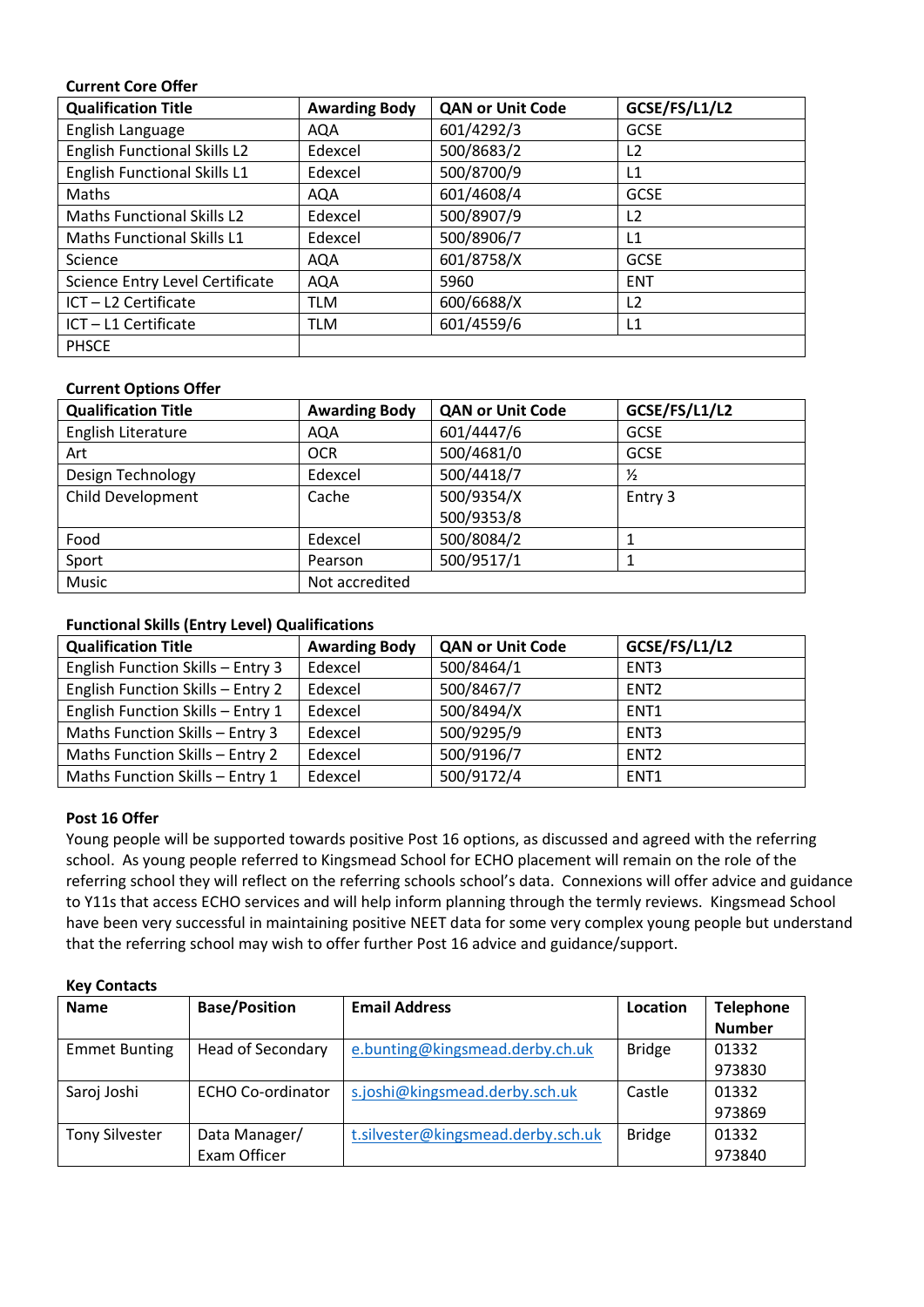

# **Referral Process** Children unable to attend school for medical reasons

Please reference the agreed policy 'Ensuring a Good Education for Children who cannot attend School because of Health Needs'.

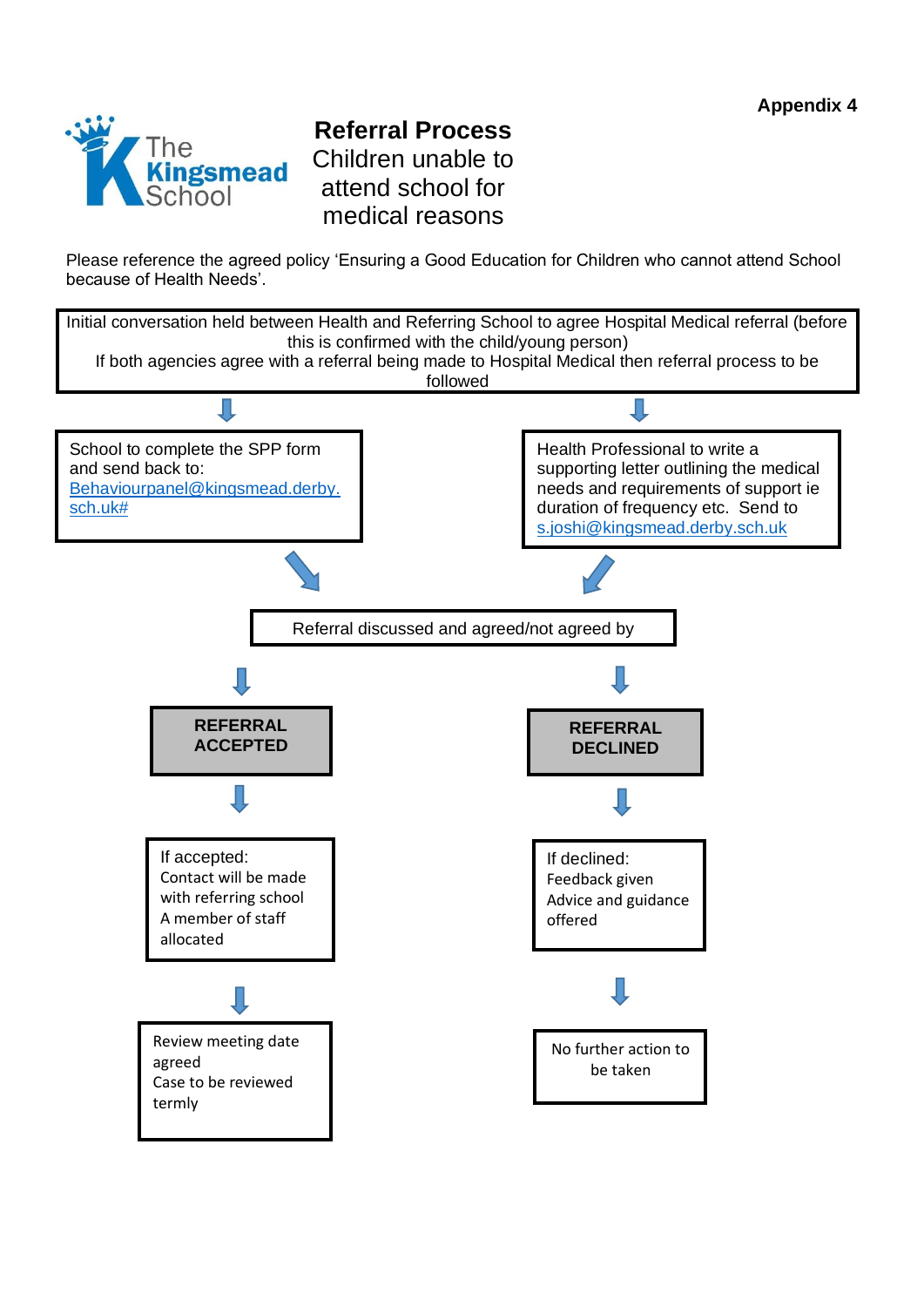

| <b>Child/Young Person's Name:</b> | Year Group:                  | Date:                   |
|-----------------------------------|------------------------------|-------------------------|
| <b>Referring School:</b>          | <b>School staff contact:</b> | <b>Kingsmead Staff:</b> |

| <b>Name</b> | aencv | <b>Email</b> | <b>Contact</b> |  |
|-------------|-------|--------------|----------------|--|
|             |       |              |                |  |

| <b>Targets</b>                                                      | <b>Progress made</b> | <b>Target</b><br>met? | <b>Action</b> |
|---------------------------------------------------------------------|----------------------|-----------------------|---------------|
| Personal:                                                           |                      |                       |               |
| Social:                                                             |                      |                       |               |
| Academic:                                                           |                      |                       |               |
| <b>Transition Arrangements (End of</b><br>Phase/Key Stage/Post 16): |                      |                       |               |
| <b>Parent/Carer/Child/Young Person comments:</b>                    |                      |                       |               |

| Name of exam | Exam board | <b>Controlled</b><br><b>Assessments</b> | Coursework | <b>Predicted</b><br>outcome | <b>Access Arrangements</b><br>$\mid$ (who is doing these?) | <b>Whose</b><br>registering/Funding<br>Where sitting exam? |
|--------------|------------|-----------------------------------------|------------|-----------------------------|------------------------------------------------------------|------------------------------------------------------------|
|              |            |                                         |            |                             |                                                            |                                                            |

**Other points discussed:**

**Next review date:**

For internal use only…..when completed pass to admin – ensure next review date is shown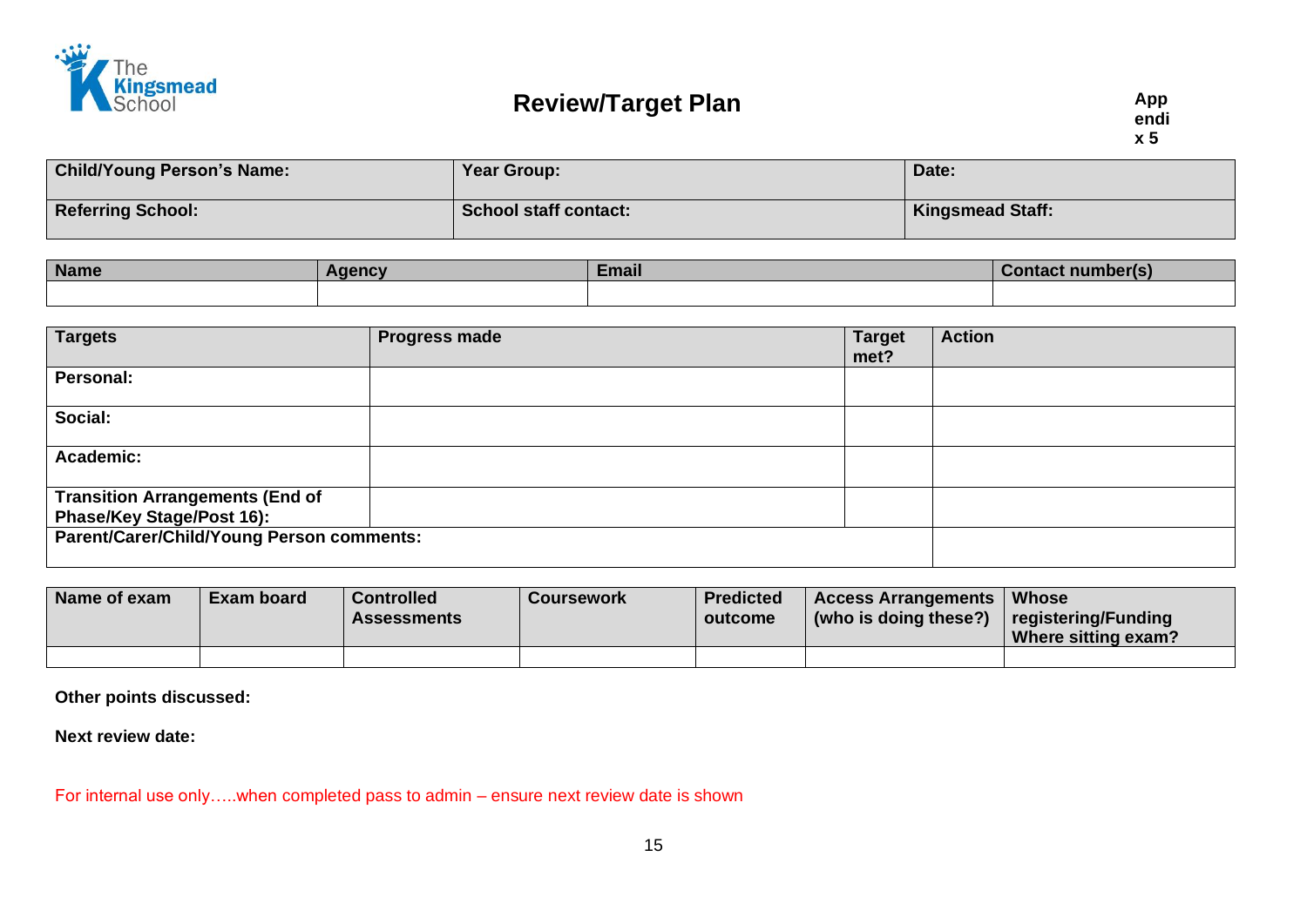









# **SECONDARY SPP REFERRAL FORM**

### **Please** ✓**appropriate box complete and send to the email below: [behaviourpanel@kingsmead.derby.sch.uk,](mailto:behaviourpanel@kingsmead.derby.sch.uk)**

**The Kingsmead School, Bridge Street, Derby, DE1 3LB**

**Please Complete this Form as Comprehensively as Possible**

| <b>Alternative Provision:</b><br>$F/T - P/T$ |                                                          | <b>Permanent Exclusion:</b>                                                                                         |                                                   |                               | <b>Managed Move:</b>  | <b>Supported Placement:</b>    |        | <b>Hospital Medical:</b> |  |     |
|----------------------------------------------|----------------------------------------------------------|---------------------------------------------------------------------------------------------------------------------|---------------------------------------------------|-------------------------------|-----------------------|--------------------------------|--------|--------------------------|--|-----|
|                                              |                                                          | *For direct referrals to alternative provision at DPA, contact Mrs E Boulton 349616 e.boulton@derbyprideacademy.org |                                                   |                               |                       |                                |        |                          |  |     |
|                                              |                                                          |                                                                                                                     |                                                   | <b>Young Person's Details</b> |                       |                                |        |                          |  |     |
| Child/Young                                  |                                                          |                                                                                                                     | Date of                                           |                               |                       | Year                           |        | Gender                   |  | M/F |
| <b>Person Legal</b>                          |                                                          |                                                                                                                     | <b>Birth</b>                                      |                               |                       | Group                          |        |                          |  |     |
| <b>Name in Full</b>                          |                                                          |                                                                                                                     |                                                   |                               |                       |                                |        |                          |  |     |
| <b>Ethnic Group</b>                          |                                                          |                                                                                                                     | <b>First</b><br>Language                          |                               |                       | <b>UPN</b>                     |        |                          |  |     |
| Religion                                     |                                                          |                                                                                                                     |                                                   |                               |                       | UCI                            |        |                          |  |     |
| Current<br>School                            |                                                          |                                                                                                                     | <b>Previous</b><br>School                         |                               |                       | <b>ULN</b>                     |        |                          |  |     |
| Date of                                      |                                                          |                                                                                                                     | Is the child/young person considered              |                               |                       |                                | Yes/No |                          |  |     |
| <b>Referral</b>                              |                                                          |                                                                                                                     | to be disabled? If yes, please<br>provide details |                               |                       |                                |        |                          |  |     |
|                                              |                                                          |                                                                                                                     |                                                   | <b>GP Information</b>         |                       |                                |        |                          |  |     |
|                                              |                                                          |                                                                                                                     |                                                   |                               |                       |                                |        |                          |  |     |
| Name of                                      |                                                          |                                                                                                                     |                                                   |                               | <b>GP</b>             |                                |        |                          |  |     |
| <b>Doctors Surgery</b>                       |                                                          |                                                                                                                     |                                                   |                               | <b>Name</b>           |                                |        |                          |  |     |
|                                              |                                                          | Name of Hospital Consultant (If under the Hospital)                                                                 |                                                   |                               |                       |                                |        |                          |  |     |
|                                              |                                                          |                                                                                                                     |                                                   | <b>Parent/Carer Details</b>   |                       |                                |        |                          |  |     |
| <b>First Parent/Carer</b>                    |                                                          |                                                                                                                     |                                                   |                               | <b>Relation to</b>    |                                |        |                          |  |     |
| <b>Name in Full</b>                          |                                                          |                                                                                                                     |                                                   |                               | child/young<br>person |                                |        |                          |  |     |
| Second                                       |                                                          |                                                                                                                     |                                                   |                               | <b>Relation to</b>    |                                |        |                          |  |     |
| <b>Parent/Carer Name</b>                     |                                                          |                                                                                                                     |                                                   |                               | child/young           |                                |        |                          |  |     |
| <b>Address</b>                               |                                                          |                                                                                                                     |                                                   |                               | person                | Telephone                      |        |                          |  |     |
|                                              |                                                          |                                                                                                                     |                                                   |                               |                       |                                |        |                          |  |     |
|                                              |                                                          |                                                                                                                     |                                                   |                               |                       | Mobile                         |        |                          |  |     |
|                                              |                                                          |                                                                                                                     |                                                   |                               |                       | <b>Email</b><br><b>Address</b> |        |                          |  |     |
| <b>Any Other Information</b>                 |                                                          |                                                                                                                     |                                                   |                               |                       |                                |        |                          |  |     |
|                                              | Is there any other information you feel would be useful? |                                                                                                                     |                                                   |                               |                       |                                |        |                          |  |     |
|                                              |                                                          |                                                                                                                     |                                                   |                               |                       |                                |        |                          |  |     |
|                                              |                                                          |                                                                                                                     |                                                   |                               |                       |                                |        |                          |  |     |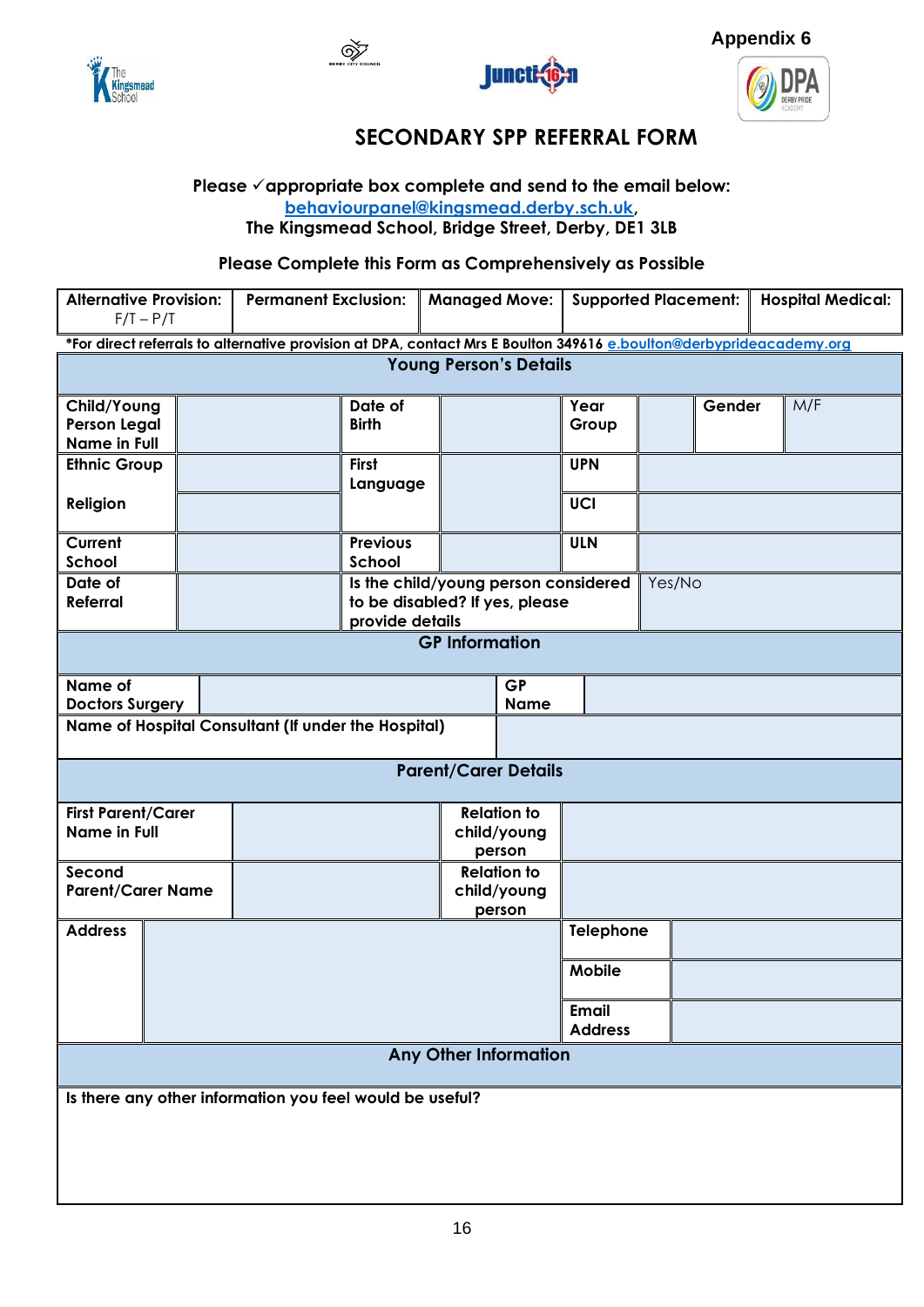|                                                                                                                                                                                                              | <b>Other Agencies Involved</b>                                                                 |                              |                         |                    |                      |            |  |
|--------------------------------------------------------------------------------------------------------------------------------------------------------------------------------------------------------------|------------------------------------------------------------------------------------------------|------------------------------|-------------------------|--------------------|----------------------|------------|--|
| Name of<br><b>Agencies</b>                                                                                                                                                                                   |                                                                                                | <b>Contact Name</b>          |                         |                    | <b>Phone Numbers</b> |            |  |
| <b>MST</b>                                                                                                                                                                                                   |                                                                                                |                              |                         |                    |                      |            |  |
| <b>Priority Families</b>                                                                                                                                                                                     |                                                                                                |                              |                         |                    |                      |            |  |
| <b>FIP (Family</b><br>Intervention<br>Project)                                                                                                                                                               |                                                                                                |                              |                         |                    |                      |            |  |
| <b>School Nurse</b>                                                                                                                                                                                          |                                                                                                |                              |                         |                    |                      |            |  |
|                                                                                                                                                                                                              |                                                                                                |                              |                         |                    |                      |            |  |
|                                                                                                                                                                                                              | ALL sections below MUST be completed (Click in box if applicable. If left blank, assumed n/a): |                              |                         |                    |                      |            |  |
| <b>Child</b><br><b>Child in Need</b><br>Private<br>Voluntary<br>$\Box$<br><b>LAC</b><br><b>SEC 17</b><br>Foster<br>protection<br><b>YOS</b><br>$\Box$<br>□<br>$\Box$<br>Statutory<br>$\Box$<br><b>SEC 47</b> |                                                                                                |                              |                         |                    | $\Box$               |            |  |
| If LAC or CP which local authority holds the order:<br><b>Pupil Premium</b>                                                                                                                                  |                                                                                                |                              |                         |                    |                      |            |  |
|                                                                                                                                                                                                              |                                                                                                |                              |                         |                    |                      |            |  |
| Entitled to free school meals.<br>Pupil Premium (+).<br>$\Box$<br>$\Box$                                                                                                                                     |                                                                                                |                              |                         |                    |                      |            |  |
|                                                                                                                                                                                                              |                                                                                                |                              | <b>Code of Practice</b> |                    |                      |            |  |
| <b>EHCP/Statement</b>                                                                                                                                                                                        | $\Box$                                                                                         | <b>Undergoing Assessment</b> | $\Box$                  | <b>SEN Support</b> | $\Box$               |            |  |
|                                                                                                                                                                                                              |                                                                                                |                              | <b>SEN Details</b>      |                    |                      |            |  |
| <b>SENCO/SEN School</b><br><b>Contact Name</b>                                                                                                                                                               |                                                                                                |                              | Telephone               |                    |                      |            |  |
| <b>Email</b>                                                                                                                                                                                                 |                                                                                                |                              |                         |                    |                      |            |  |
| <b>Specific SEN</b>                                                                                                                                                                                          | <b>ADHD</b>                                                                                    | Asperger's                   | <b>ASD</b>              | <b>SEMHD</b>       | H <sub>II</sub>      | <b>MLD</b> |  |
|                                                                                                                                                                                                              | <b>MSI</b>                                                                                     | <b>PD</b>                    | <b>PMLD</b>             | <b>SLD</b>         | <b>SpLD</b>          | Other      |  |
| Are there any access arrangements in place i.e.,<br>reader, scribe, extra time, prompter, rest breaks,<br>enlarged paper's etc.                                                                              |                                                                                                |                              |                         |                    |                      |            |  |
| Describe briefly the child/young person's Special<br><b>Educational Needs (Attach supplementary</b><br>information as appendix A - last two IEPs/MEPs,<br>EP reports, copy of interim review if statemented) |                                                                                                |                              |                         |                    |                      |            |  |
| Summarise any health and safety concerns that<br>have been raised. (Attach any supplementary<br>information as appendix G).                                                                                  |                                                                                                |                              |                         |                    |                      |            |  |
| Does the child/young person have any medical<br>needs / health concerns / physical needs /<br>prescribed medication: (attach any<br>supplementary information as appendix F)                                 |                                                                                                |                              |                         |                    |                      |            |  |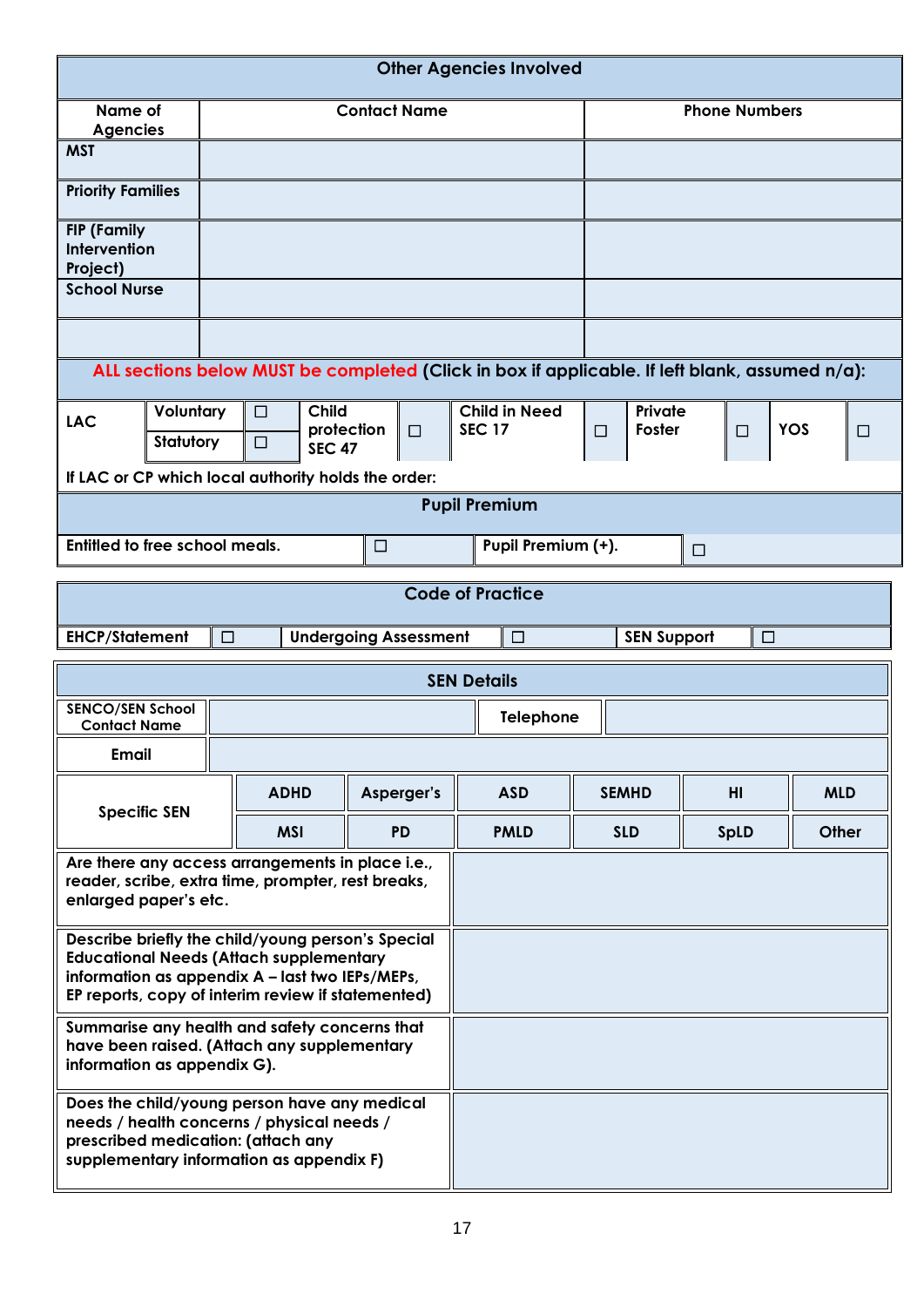|                                                                                                                                 | <b>Safeguarding/Risk Assessment</b> |                            |                  |  |  |  |
|---------------------------------------------------------------------------------------------------------------------------------|-------------------------------------|----------------------------|------------------|--|--|--|
| <b>DSL School Contact Name</b>                                                                                                  |                                     |                            | <b>Telephone</b> |  |  |  |
| Email                                                                                                                           |                                     |                            |                  |  |  |  |
| Has a pre-EHA or EHA been completed for this child/young<br>person?                                                             |                                     |                            | YES NO           |  |  |  |
| Does this child/young person have a history of violence<br>towards others?<br>If yes, to whom?<br>Please provide brief details. |                                     | YES NO<br>Who:<br>Details: |                  |  |  |  |
| Does this child/young person pose a significant threat of<br>harm to others?                                                    |                                     |                            | YES NO           |  |  |  |
| Does this child/young person have any history of substance<br>misuse?                                                           |                                     |                            | YES NO           |  |  |  |
| Any other significant event we<br>need to be aware of that may<br>impact on child/young<br>person behaviour.                    |                                     |                            |                  |  |  |  |

| <b>Current Academic Information*</b>                                                                    |                                                                                                    |                                   |                                  |  |  |  |
|---------------------------------------------------------------------------------------------------------|----------------------------------------------------------------------------------------------------|-----------------------------------|----------------------------------|--|--|--|
|                                                                                                         | Is the child/young person currently on the school roll and attending mainstream lessons?<br>YES/NO |                                   |                                  |  |  |  |
| Is the child/young person accessing alternative provision's e.g. inclusion unit/part time<br>timetable? | YES/NO                                                                                             |                                   |                                  |  |  |  |
|                                                                                                         |                                                                                                    | <b>Fixed Term Exclusion Data*</b> |                                  |  |  |  |
| <b>FTE Date</b>                                                                                         | <b>FTE Duration</b>                                                                                | <b>Reasons for FTE</b>            | <b>Reintegration Steps Taken</b> |  |  |  |
|                                                                                                         |                                                                                                    |                                   |                                  |  |  |  |
|                                                                                                         |                                                                                                    |                                   |                                  |  |  |  |
|                                                                                                         |                                                                                                    |                                   |                                  |  |  |  |
|                                                                                                         |                                                                                                    |                                   |                                  |  |  |  |
|                                                                                                         |                                                                                                    |                                   |                                  |  |  |  |

\*Where FTX links to a serious incident then please include a Risk Assessment

| <b>Interventions Implemented</b>           |        |                      |         |  |  |
|--------------------------------------------|--------|----------------------|---------|--|--|
| <b>Details of intervention Programmes:</b> |        |                      |         |  |  |
| <b>Programme/Strategy</b>                  | Impact | <b>Date/Duration</b> | Outcome |  |  |
|                                            |        |                      |         |  |  |
|                                            |        |                      |         |  |  |
|                                            |        |                      |         |  |  |
|                                            |        |                      |         |  |  |
|                                            |        |                      |         |  |  |
|                                            |        |                      |         |  |  |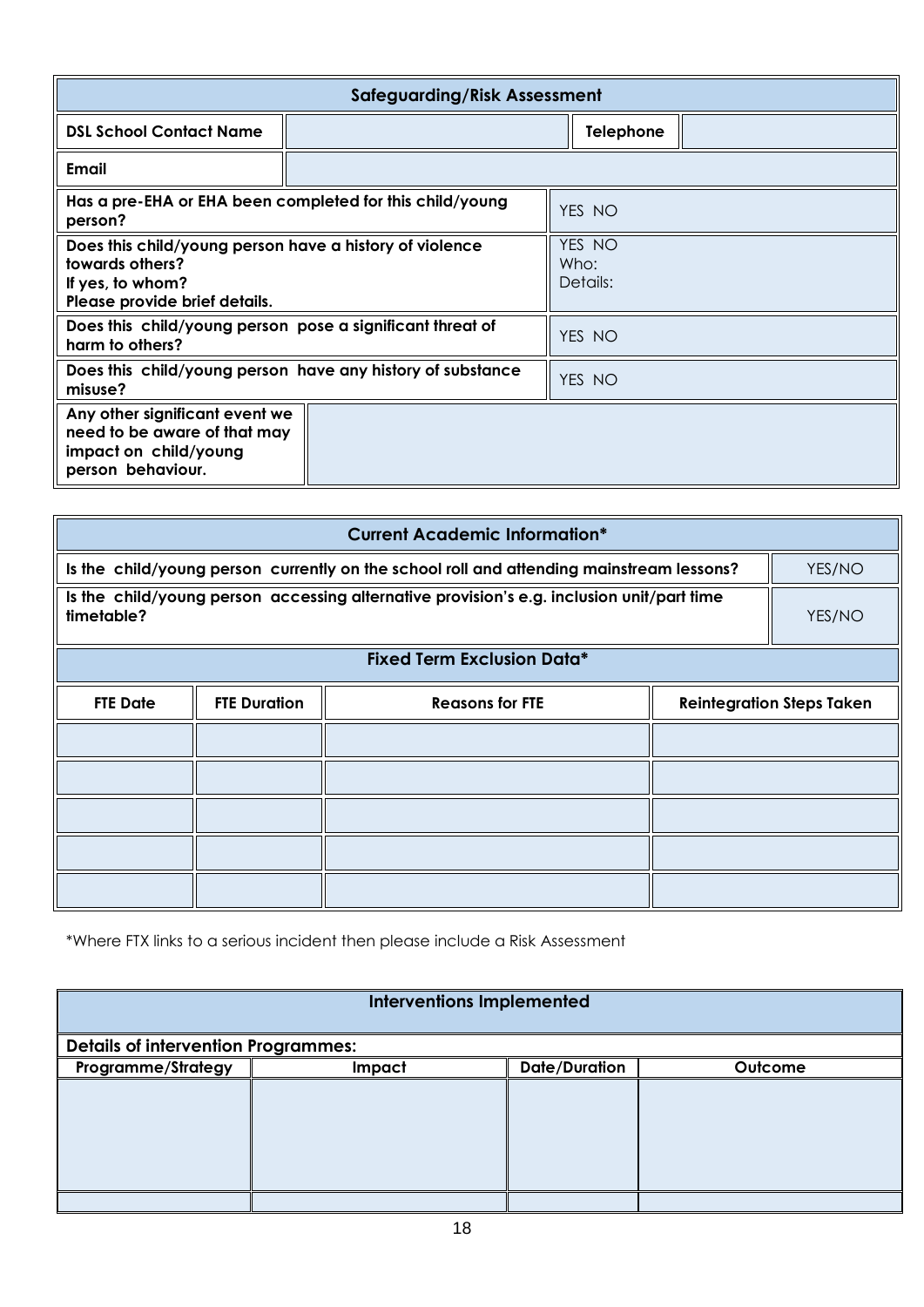| <b>KS2 Assessment Data</b>               |  |  |  |  |
|------------------------------------------|--|--|--|--|
| <b>End of Key Stage Assessment Data:</b> |  |  |  |  |
| <b>Teacher Assessment</b><br><b>SAT</b>  |  |  |  |  |
| <b>English</b>                           |  |  |  |  |
| <b>Maths</b>                             |  |  |  |  |
| Science                                  |  |  |  |  |

|                                      | <b>KS3 Assessment Data</b>                       |               |                      |                   |  |  |  |  |
|--------------------------------------|--------------------------------------------------|---------------|----------------------|-------------------|--|--|--|--|
|                                      | (Individual sub-levels required in each subject) |               |                      |                   |  |  |  |  |
| Subject                              | <b>End of Year 7</b>                             | End of Year 8 | <b>End of Year 9</b> | <b>KS3 Target</b> |  |  |  |  |
| English                              |                                                  |               |                      |                   |  |  |  |  |
| <b>Maths</b>                         |                                                  |               |                      |                   |  |  |  |  |
| Science                              |                                                  |               |                      |                   |  |  |  |  |
| <b>PE</b>                            |                                                  |               |                      |                   |  |  |  |  |
| <b>ICT</b>                           |                                                  |               |                      |                   |  |  |  |  |
| Geography                            |                                                  |               |                      |                   |  |  |  |  |
| History                              |                                                  |               |                      |                   |  |  |  |  |
| <b>RE</b>                            |                                                  |               |                      |                   |  |  |  |  |
| Technology                           |                                                  |               |                      |                   |  |  |  |  |
| PSHE / PD                            |                                                  |               |                      |                   |  |  |  |  |
| Art                                  |                                                  |               |                      |                   |  |  |  |  |
| Language                             |                                                  |               |                      |                   |  |  |  |  |
| Creative /<br><b>Performing Arts</b> |                                                  |               |                      |                   |  |  |  |  |
| Other                                |                                                  |               |                      |                   |  |  |  |  |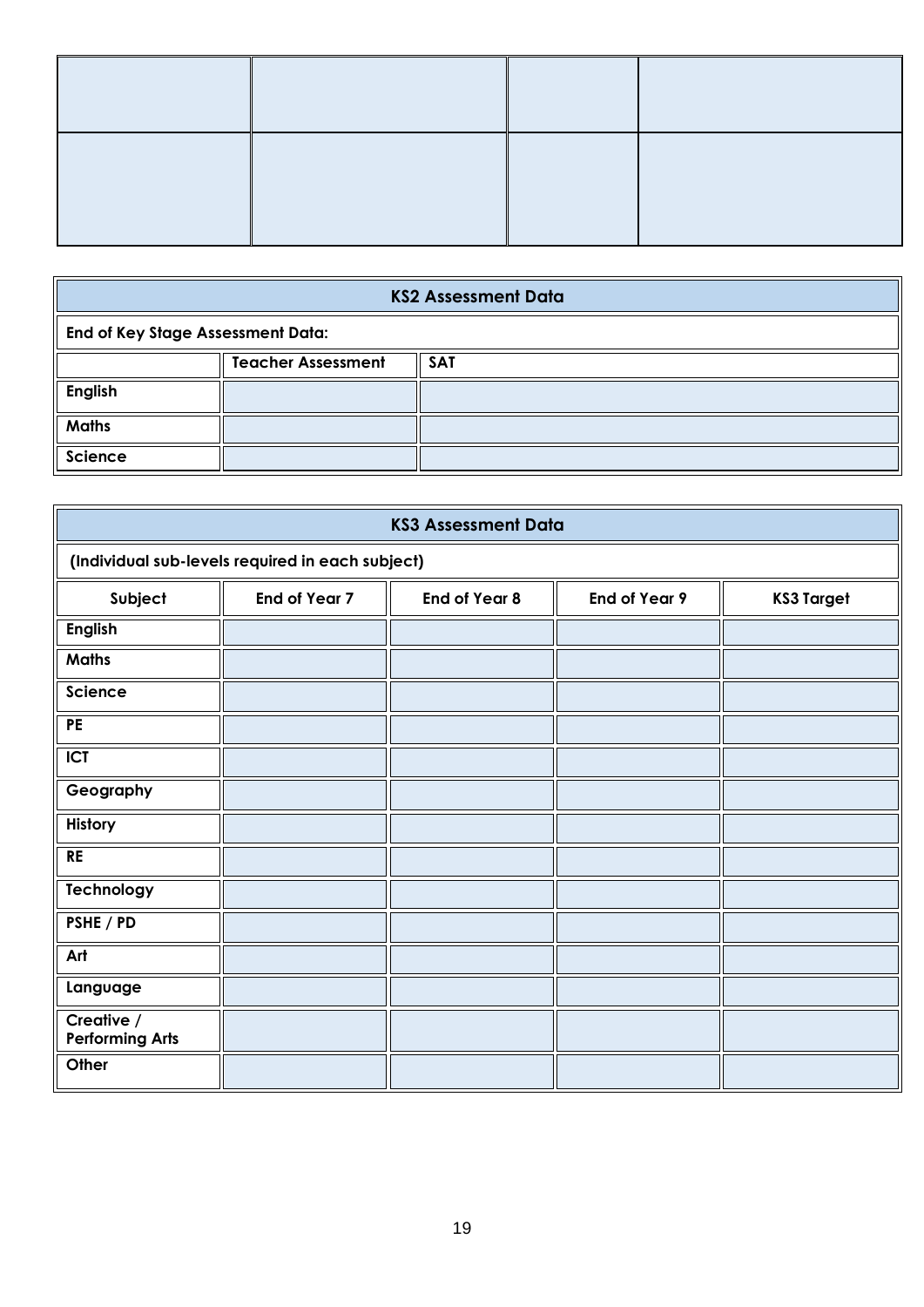| <b>Current Subjects Studied</b>                           |                   |                          |                     |                      |  |  |
|-----------------------------------------------------------|-------------------|--------------------------|---------------------|----------------------|--|--|
| Subject                                                   | <b>Exam Board</b> | Specification/<br>Course | <b>Target Grade</b> | <b>Current Grade</b> |  |  |
| <b>English</b>                                            |                   |                          |                     |                      |  |  |
| <b>Maths</b>                                              |                   |                          |                     |                      |  |  |
| Science                                                   |                   |                          |                     |                      |  |  |
| <b>PE</b>                                                 |                   |                          |                     |                      |  |  |
| <b>ICT</b>                                                |                   |                          |                     |                      |  |  |
| Options                                                   |                   |                          |                     |                      |  |  |
| Options                                                   |                   |                          |                     |                      |  |  |
| Options                                                   |                   |                          |                     |                      |  |  |
| Options                                                   |                   |                          |                     |                      |  |  |
| Any other information regarding current subjects studied: |                   |                          |                     |                      |  |  |

| <b>Exams Officer</b>                                             |  |                    |  |  |  |  |
|------------------------------------------------------------------|--|--------------------|--|--|--|--|
| <b>Name</b>                                                      |  | Telephone          |  |  |  |  |
| <b>Email</b>                                                     |  |                    |  |  |  |  |
|                                                                  |  | <b>Target Data</b> |  |  |  |  |
| KS4<br>Subject<br>Most Likely<br><b>Stretch</b><br><b>Target</b> |  |                    |  |  |  |  |
| English                                                          |  |                    |  |  |  |  |
| Maths                                                            |  |                    |  |  |  |  |
| Science                                                          |  |                    |  |  |  |  |
| PE                                                               |  |                    |  |  |  |  |
| ICT                                                              |  |                    |  |  |  |  |
| Options                                                          |  |                    |  |  |  |  |
| Options                                                          |  |                    |  |  |  |  |
| Options                                                          |  |                    |  |  |  |  |
| Options                                                          |  |                    |  |  |  |  |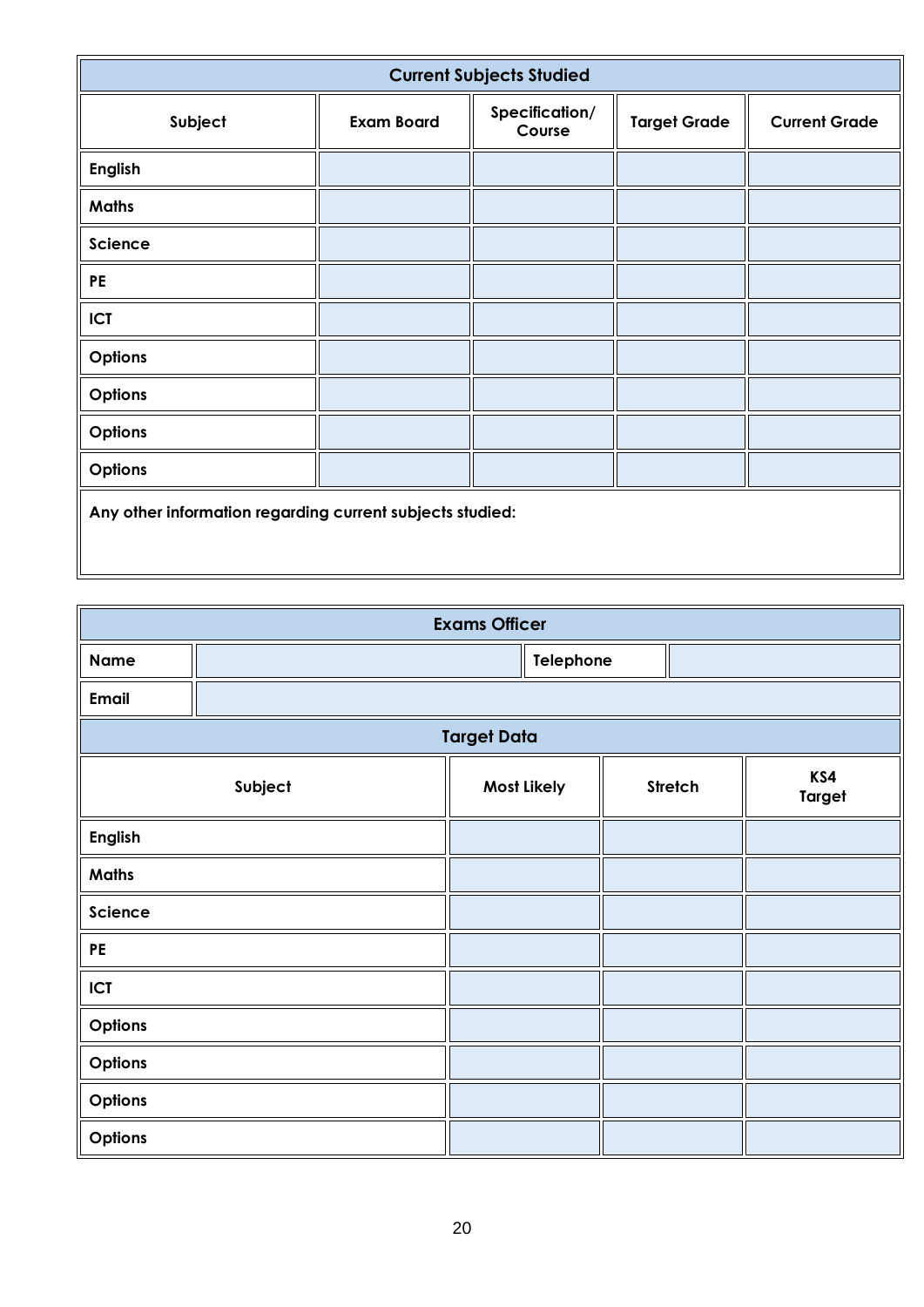| <b>Other Assessment information</b> |  |             |  |                        |  |                      |  |
|-------------------------------------|--|-------------|--|------------------------|--|----------------------|--|
| <b>CATS Average</b>                 |  | Verbal      |  | Quantitative           |  | <b>Non</b><br>Verbal |  |
| <b>Reading Age</b>                  |  | <b>Date</b> |  | <b>Spelling</b><br>Age |  | <b>Date</b>          |  |

| <b>KS4 Assessment Data</b>                                       |                    |                    |                    |                    |  |  |
|------------------------------------------------------------------|--------------------|--------------------|--------------------|--------------------|--|--|
| Year 10: (Working levels required for each term in each subject) |                    |                    |                    |                    |  |  |
| Subject                                                          | <b>Autumn Term</b> | <b>Spring Term</b> | <b>Summer Term</b> | <b>End of Year</b> |  |  |
| <b>English</b>                                                   |                    |                    |                    |                    |  |  |
| <b>Maths</b>                                                     |                    |                    |                    |                    |  |  |
| Science                                                          |                    |                    |                    |                    |  |  |
| <b>PE</b>                                                        |                    |                    |                    |                    |  |  |
| <b>ICT</b>                                                       |                    |                    |                    |                    |  |  |
| Options                                                          |                    |                    |                    |                    |  |  |
| Options                                                          |                    |                    |                    |                    |  |  |
| Options                                                          |                    |                    |                    |                    |  |  |

| Year 11: (Working levels required for each term in each subject) |                    |                    |                    |                    |  |  |  |
|------------------------------------------------------------------|--------------------|--------------------|--------------------|--------------------|--|--|--|
| Subject                                                          | <b>Autumn Term</b> | <b>Spring Term</b> | <b>Summer Term</b> | <b>End of Year</b> |  |  |  |
| <b>English</b>                                                   |                    |                    |                    |                    |  |  |  |
| <b>Maths</b>                                                     |                    |                    |                    |                    |  |  |  |
| Science                                                          |                    |                    |                    |                    |  |  |  |
| <b>PE</b>                                                        |                    |                    |                    |                    |  |  |  |
| <b>ICT</b>                                                       |                    |                    |                    |                    |  |  |  |
| Options                                                          |                    |                    |                    |                    |  |  |  |
| Options                                                          |                    |                    |                    |                    |  |  |  |
| Options                                                          |                    |                    |                    |                    |  |  |  |
| Options                                                          |                    |                    |                    |                    |  |  |  |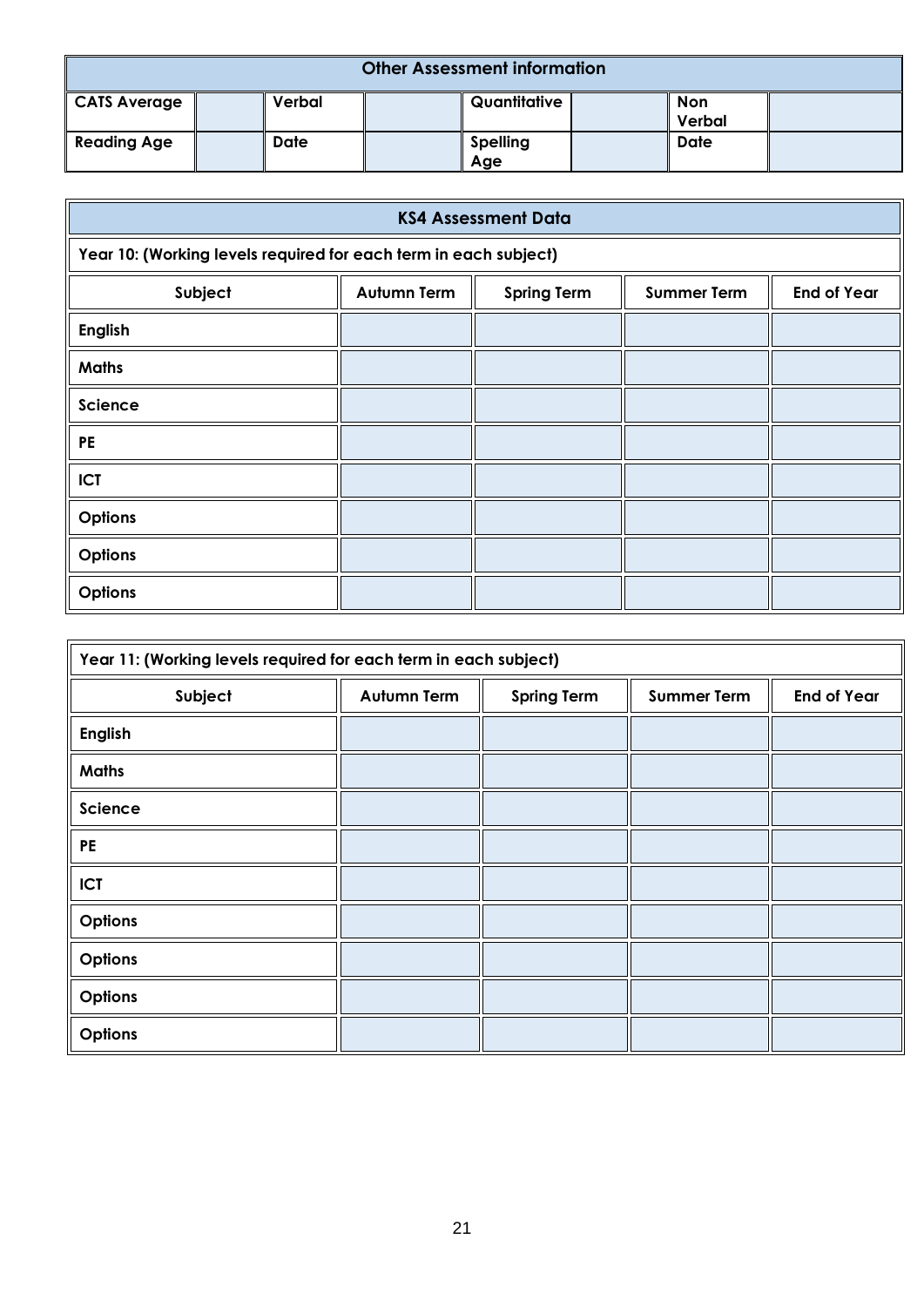**Alternative/Vocational provision required or already attending – Including details of Accreditation where appropriate**

**What are the Child/Young Person's strengths / interest, including activities outside school?**

**If this is a Managed Move or Supported Placement – Are Parents Aware of the Referral? What are their Views?**

**Is the Child/Young Person Aware of the Referral? What are his/her Views?**

**School to give a brief statement of why you feel this Managed Move could be successful for this child/young person?**

**Behaviour**

**Describe briefly the child/young person's behaviour and involvement of LA and other services. (Attach supplementary information as appendix B - including disciplinary record / details of inclusions, fixed and permanent exclusions, serious incident reports and information to contribute to risk assessment).** 

**Outline information on how well they have accessed groups.**

**Indicate proportion of week in education (full or part time).**

**Comment on the child/young person's attitude to work, with staff and with peers.**

**Comment on any specific behaviour issues.**

**Outline successful strategies for working with child/young person. Please indicate suggestions for future support to ensure success for this child/young person and any PRU / central resources available to support this package.**

**Outline information on reasons for exclusions, fixed term and seclusions.**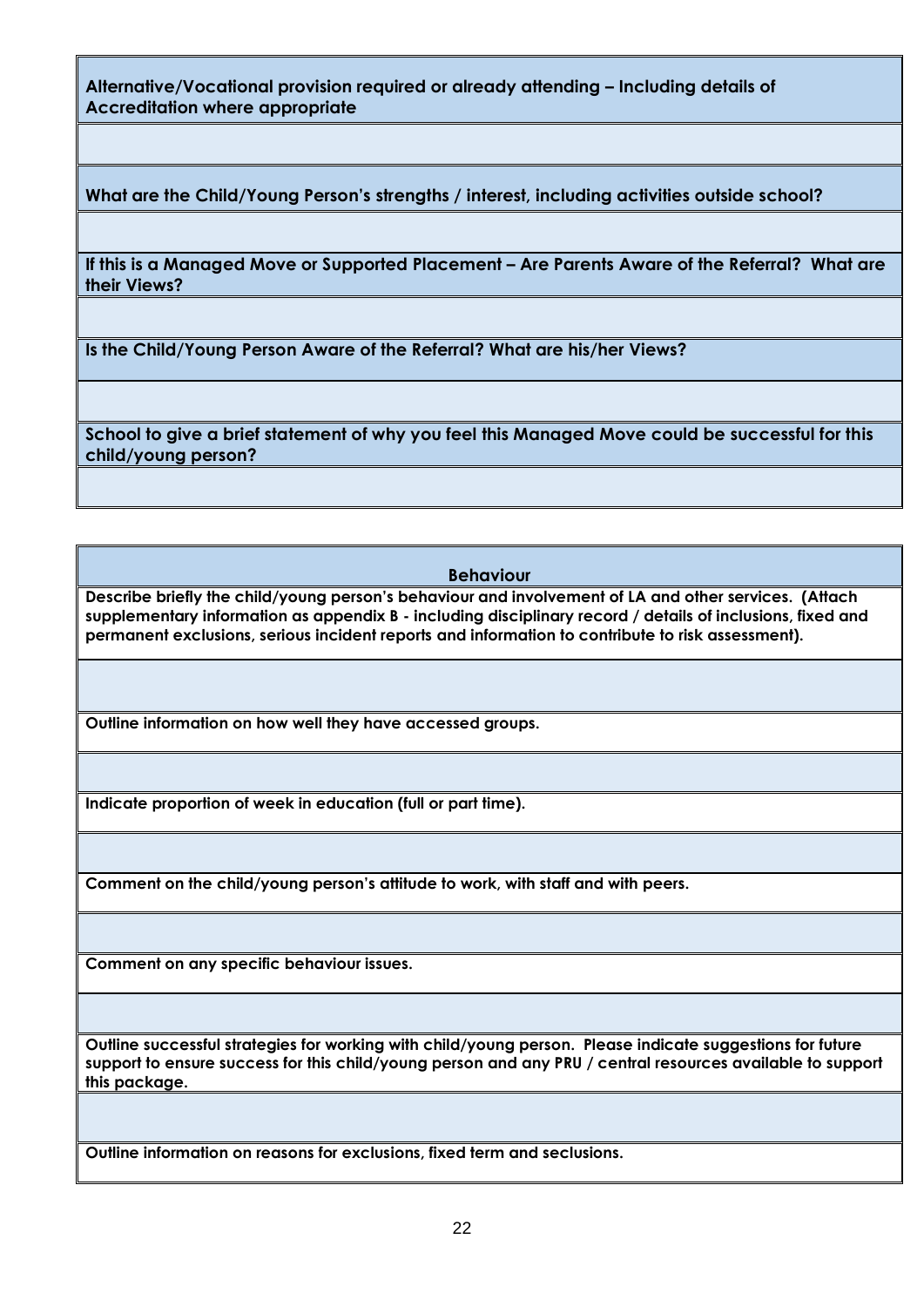#### **Attendance**

**Provide details of current attendance below: also if possible to include details of past two academic years. Summarise any factors that affect attendance. (Please attach attendance print out/Appendix C).**

#### **Mental Health**

**If there have been concerns about the child/young person's mental health describe briefly the reasons. Please indicate whether or not a referral has been made to a mental health professional. If information is available – provide a brief summary below and attach any supplementary information as appendix D).**

#### **Social / Home Circumstances**

**If there have been concerns or information about the child/young person's social circumstances please describe these briefly below. In particular, comment on any information provided by Social Services, EWS etc. Are there any child protection issues? (Attach any supplementary information, including parent contracts / orders as appendix E).**

**Any family circumstances we should be aware of.**

#### **Health and Safety**

**Summarise any health and safety concerns that have been raised. (Attach any supplementary information as appendix G).**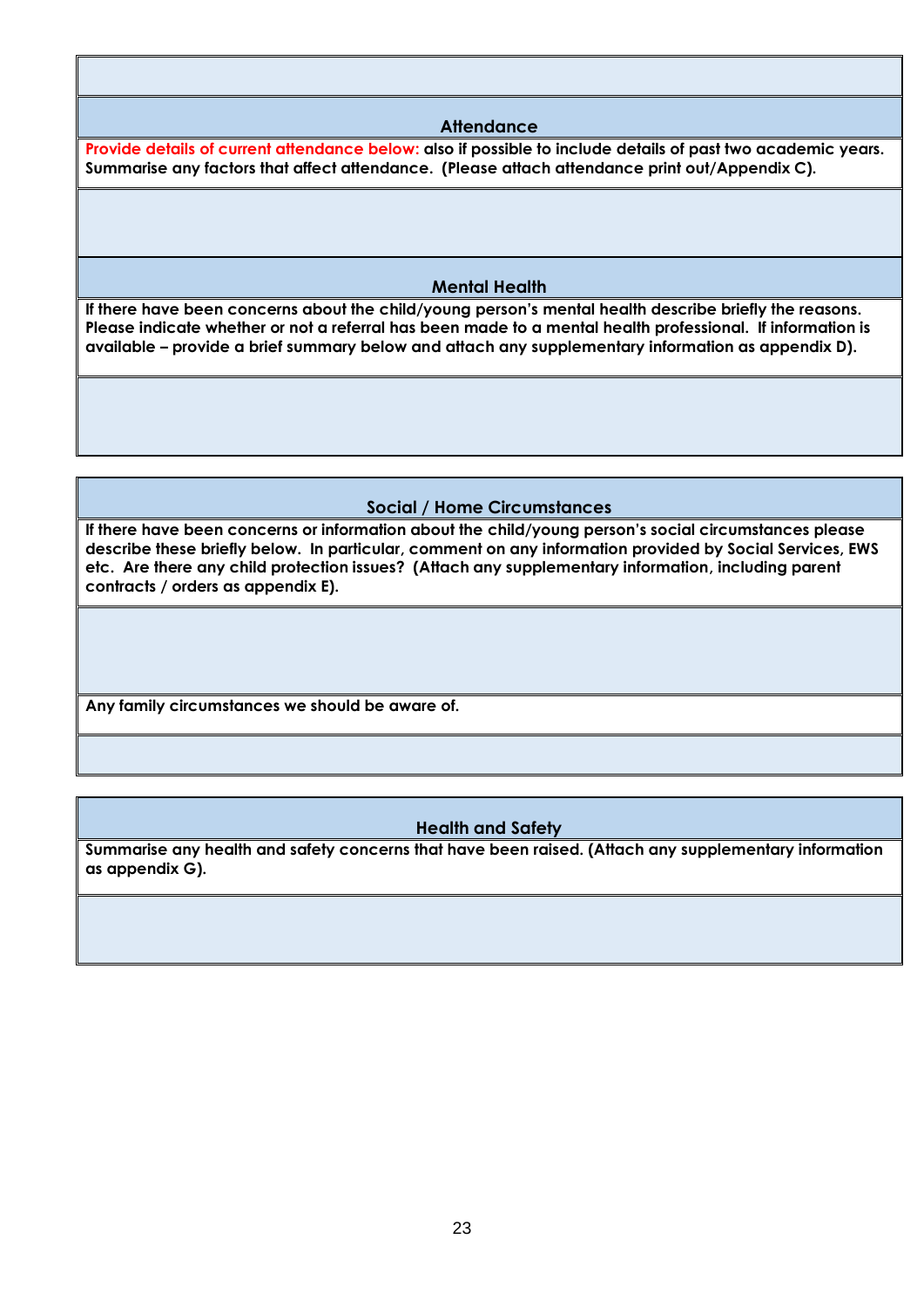#### **Further information**

The following information will be used to assist in making decisions regarding the most appropriate next steps for this child/young person.

### **1. Within the school setting**

| <b>Copes well</b><br>difficulty coping (please fick $\checkmark$ )<br>$\rightarrow$ |  |                |   |   |   |  |
|-------------------------------------------------------------------------------------|--|----------------|---|---|---|--|
|                                                                                     |  | $\overline{2}$ | 3 | 4 | 5 |  |
| Whole class settings                                                                |  |                |   |   |   |  |
| <b>Small group settings</b>                                                         |  |                |   |   |   |  |
| One to one basis                                                                    |  |                |   |   |   |  |
| On corridors / general<br>movement around building                                  |  |                |   |   |   |  |
| Lunch / break times                                                                 |  |                |   |   |   |  |
| Before and after school                                                             |  |                |   |   |   |  |

#### **2. Other indicators of risk**

Please indicate whether any of the following apply to the child/young person (please tick√)

|                                            | <b>Never</b> | <b>Occasionally</b> | <b>Frequently</b> |
|--------------------------------------------|--------------|---------------------|-------------------|
| Gives in easily to pressure from others    |              |                     |                   |
| Has poor control of temper                 |              |                     |                   |
| <b>Challenges authority</b>                |              |                     |                   |
| Has caused damage to property              |              |                     |                   |
| <b>Verbally abuses peers</b>               |              |                     |                   |
| <b>Verbally abuses staff</b>               |              |                     |                   |
| Displays aggressive behaviour              |              |                     |                   |
| Has caused deliberate injury to peers      |              |                     |                   |
| Has caused deliberate injury to staff      |              |                     |                   |
| Displays sexually inappropriate behaviour  |              |                     |                   |
| Attempts to manipulate / control others    |              |                     |                   |
| Is at risk of self-harm                    |              |                     |                   |
| Drugs / alcohol have an impact on          |              |                     |                   |
| Has brought in or used an offensive weapon |              |                     |                   |
| Has shown racist behaviour                 |              |                     |                   |

**Name of person completing the form: Date:** Date: **Role in school:**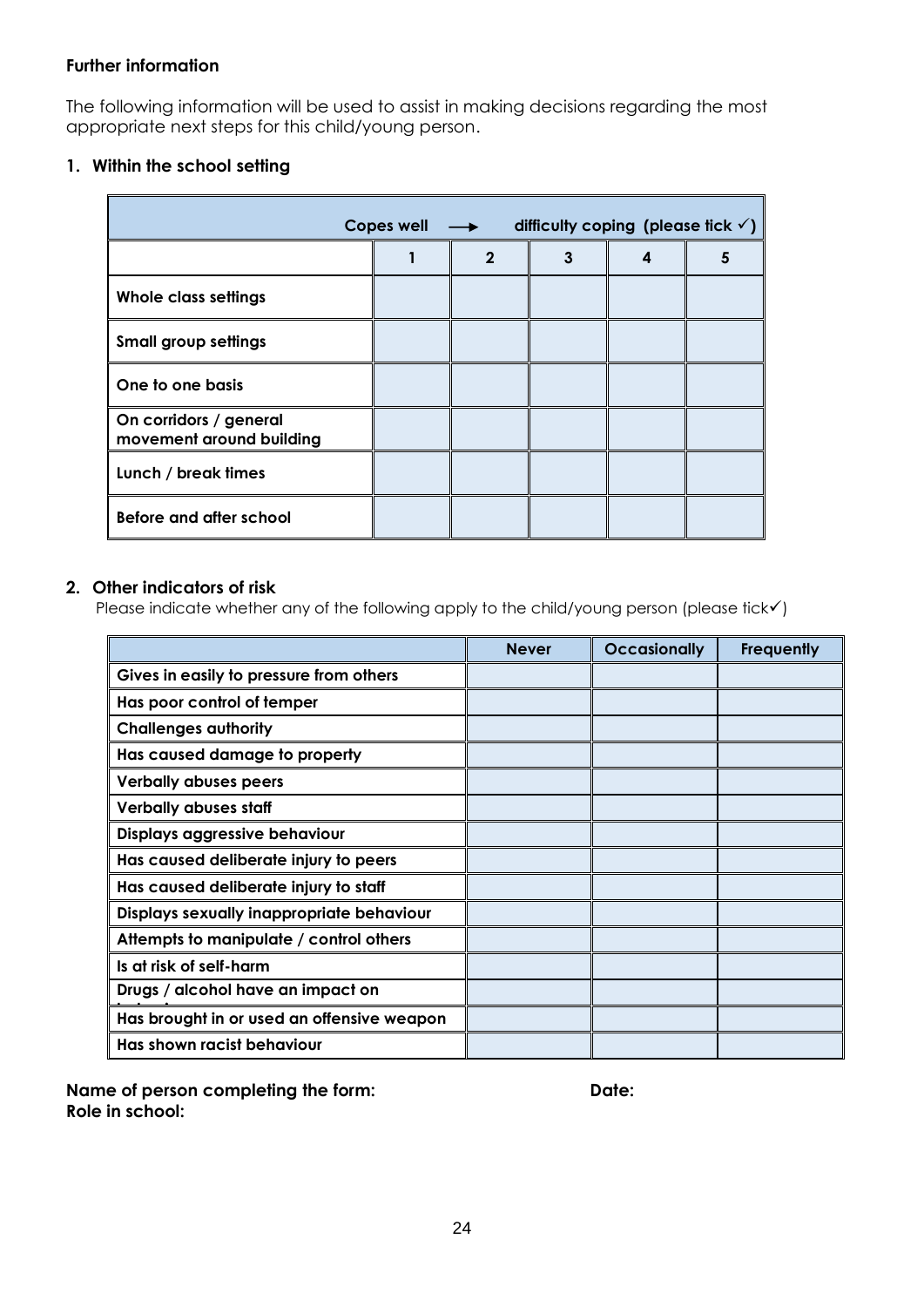**Please include the following documents where applicable:**

| <b>Attendance Record</b>                                                 |  |
|--------------------------------------------------------------------------|--|
| <b>Timetable</b>                                                         |  |
| <b>Behaviour Log</b>                                                     |  |
| SEN: EHCP/Statement or information submitted for statutory<br>assessment |  |
| <b>IEP/MEP/Individual Plan</b>                                           |  |
| <b>EP/Steps Assessment</b>                                               |  |
| TA (Leader Support) Identified in any Lessons                            |  |
| <b>PEP/LAC Review</b>                                                    |  |
| <b>EHA or Pre EHA</b>                                                    |  |
| <b>Risk Assessment</b>                                                   |  |
| *Parental Consent form for MM/SP - (Must be signed by parent/carer)      |  |
| <b>Interim Review</b>                                                    |  |
| <b>Disciplinary Record, exclusions, seclusions</b>                       |  |
| <b>Medical Reports/Prescribed Medication</b>                             |  |
| <b>Social Worker Reports</b>                                             |  |
| <b>Parent Contracts/Orders</b>                                           |  |
| Any other useful information                                             |  |

We will treat all information provided in confidence and in accordance with the Data Protection Act 1998. We will use the information for the purpose of identifying appropriate support for you and your son/daughter and may share information with our partner organisations for the same purpose. Our partner organisations include the Community Safety Partnership, Central Derby Primary Care Trust, Derbyshire Mental Health Trust, Greater Derby Primary Care Trust, Connexions Derbyshire, Derbyshire Police, Derby Hospitals NHS Foundation Trust.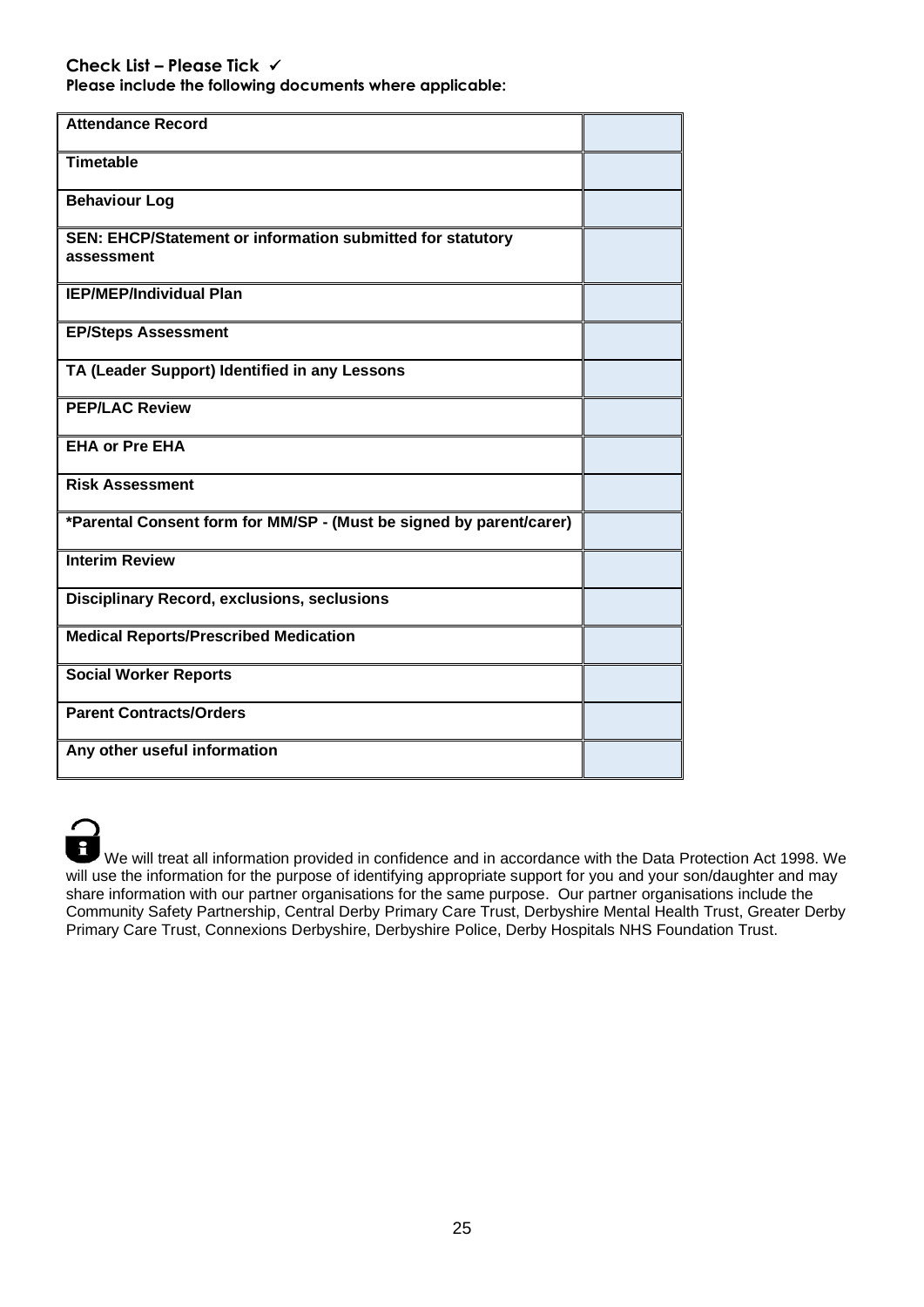

**In Year Fair Access Agreement (Managed Moves/Supported Placement Only)**

**Parental Agreement/Consent**

**Child/Young Person's Name\_\_\_\_\_\_\_\_\_\_\_\_\_\_\_\_\_\_\_\_\_\_\_\_\_\_\_\_\_\_\_\_\_\_\_\_\_\_\_\_\_**

**Name and Roll of School Representative Present \_\_\_\_\_\_\_\_\_\_\_\_\_\_\_\_\_\_\_\_\_\_\_\_\_\_\_\_\_\_\_\_\_\_**

I can confirm that the Managed Moves/Supported Placement process was discussed and explained to my child/young person and myself by the above named member of staff.

I understand that at the Panel meeting my child/young person could be allocated to any school within Derby City.

I am in agreement for the process to go ahead.

| Signed | (Parent/Carer)           | Date |
|--------|--------------------------|------|
| Signed | (Parent/Carer)           | Date |
| Signed | (Child/Young Person Date |      |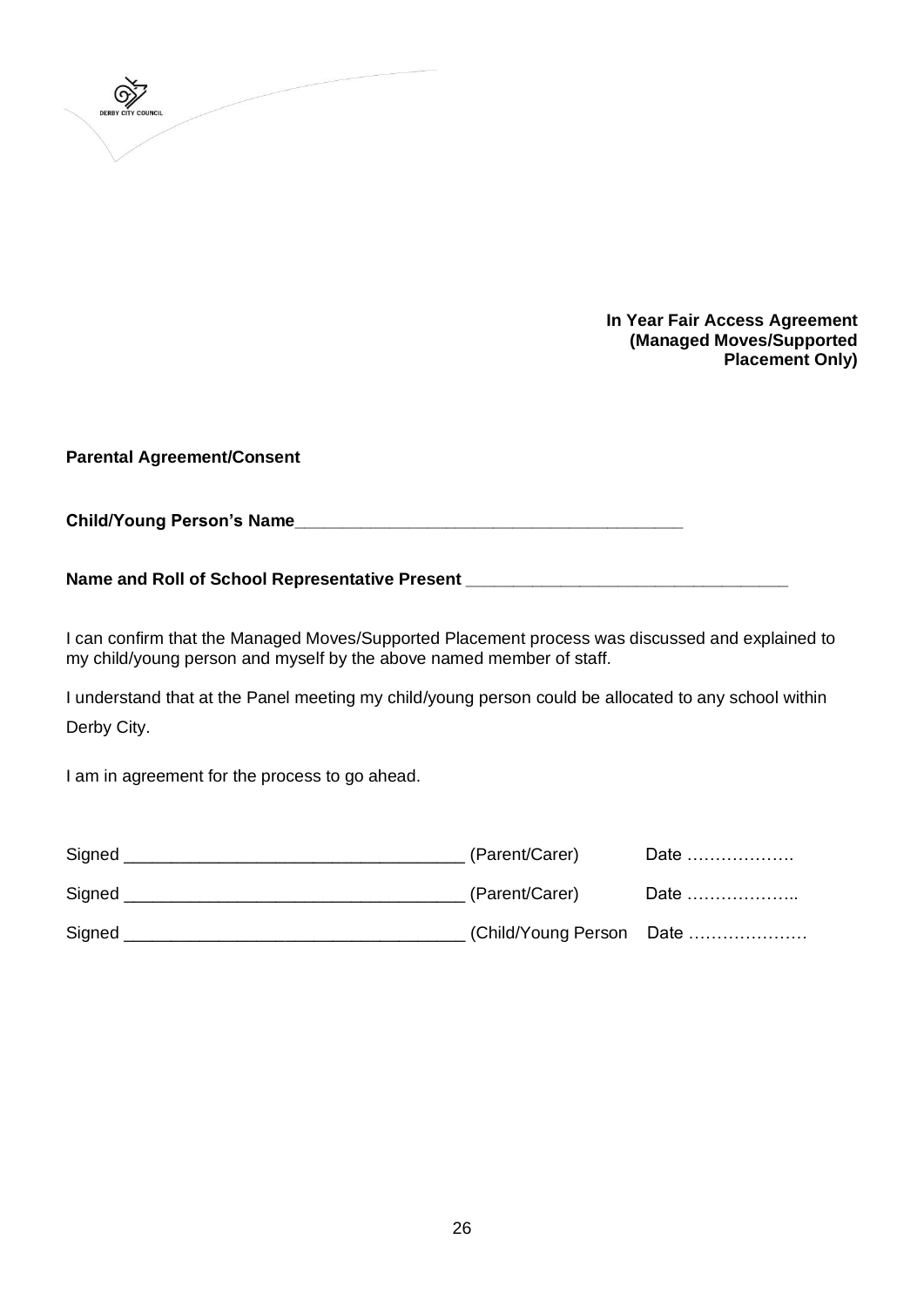

 $\bigotimes$ 





# **PRIMARY SPP REFERRAL FORM**

#### **Please** ✓**appropriate box complete and send to the email below: [behaviourpanel@kingsmead.derby.sch.uk,](mailto:behaviourpanel@kingsmead.derby.sch.uk) The Kingsmead School, Bridge Street, Derby, DE1 3LB Please Complete this Form as Comprehensively as Possible**

| Alternative Provision: 1 | <b>Permanent Exclusion:</b> | Managed Move:    Supported Placement:    Hospital Medical: |  |
|--------------------------|-----------------------------|------------------------------------------------------------|--|
|                          |                             |                                                            |  |

| <b>Young Person's Details</b>                     |                                                     |  |                                                                                        |  |                                             |                                |                           |        |  |
|---------------------------------------------------|-----------------------------------------------------|--|----------------------------------------------------------------------------------------|--|---------------------------------------------|--------------------------------|---------------------------|--------|--|
| Child/young<br>person Legal<br>Name in Full       |                                                     |  | Date of Birth                                                                          |  |                                             | Year<br>Group                  |                           | Gender |  |
| <b>Ethnic Group</b>                               |                                                     |  | <b>First</b><br>Language                                                               |  |                                             | <b>UPN</b>                     |                           |        |  |
| Current<br>School                                 |                                                     |  | <b>School email</b>                                                                    |  |                                             | <b>Any Previous School?</b>    |                           |        |  |
| <b>Headteacher</b>                                |                                                     |  | School<br>Contact<br><b>Number</b>                                                     |  |                                             |                                |                           |        |  |
| Date of<br><b>Referral</b>                        |                                                     |  | Is the child/young person considered to be<br>disabled? If yes, please provide details |  |                                             |                                |                           |        |  |
|                                                   |                                                     |  |                                                                                        |  | <b>GP Information</b>                       |                                |                           |        |  |
| Name of<br><b>Doctors Surgery</b>                 |                                                     |  |                                                                                        |  | <b>GP</b><br><b>Name</b>                    |                                |                           |        |  |
|                                                   | Name of Hospital Consultant (If under the Hospital) |  |                                                                                        |  |                                             |                                |                           |        |  |
|                                                   |                                                     |  |                                                                                        |  | <b>Parent/Carer Details</b>                 |                                |                           |        |  |
| <b>First Parent/Carer</b><br><b>Name in Full</b>  |                                                     |  |                                                                                        |  | <b>Relation to</b><br>child/young<br>person |                                |                           |        |  |
| <b>Address</b>                                    |                                                     |  |                                                                                        |  |                                             | Telephone                      | Home:<br>Mobile:<br>Work: |        |  |
|                                                   |                                                     |  |                                                                                        |  |                                             | <b>Email</b><br><b>Address</b> |                           |        |  |
| <b>Second Parent/Carer</b><br><b>Name in Full</b> |                                                     |  |                                                                                        |  | <b>Relation to</b><br>child/young<br>person |                                |                           |        |  |
| <b>Address</b>                                    |                                                     |  |                                                                                        |  |                                             | Telephone                      | Home:<br>Mobile:<br>Work: |        |  |
|                                                   |                                                     |  |                                                                                        |  |                                             | <b>Email</b><br><b>Address</b> |                           |        |  |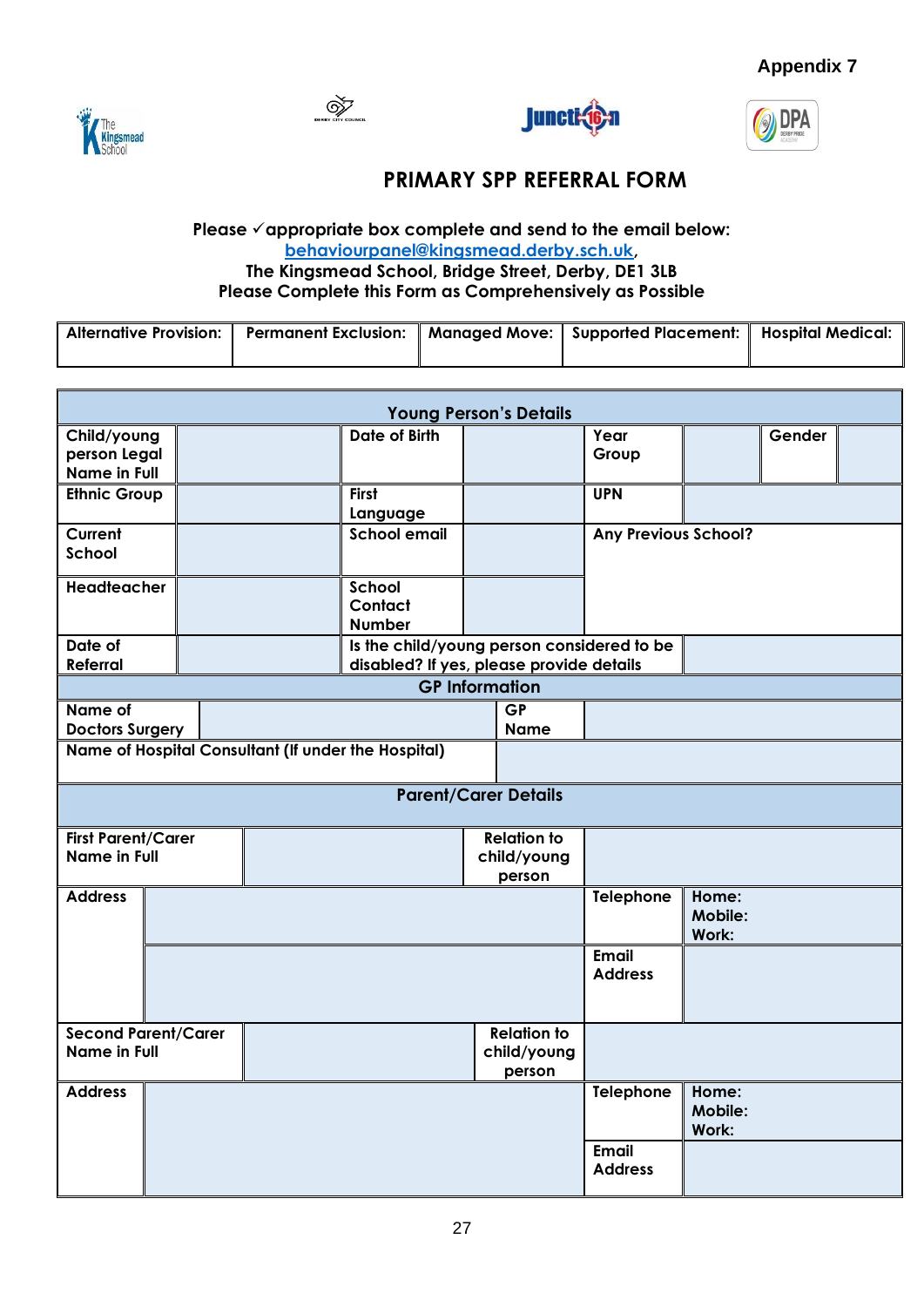|                                                                          | <b>Siblings</b>  |                                                                                                |                         |                                |                                    |                             |   |
|--------------------------------------------------------------------------|------------------|------------------------------------------------------------------------------------------------|-------------------------|--------------------------------|------------------------------------|-----------------------------|---|
| Name(s)                                                                  |                  | Date of birth                                                                                  |                         |                                | School                             |                             |   |
|                                                                          |                  |                                                                                                |                         | <b>Any Other Information</b>   |                                    |                             |   |
| Is there any other information you feel would be useful?                 |                  |                                                                                                |                         |                                |                                    |                             |   |
|                                                                          |                  |                                                                                                |                         | <b>Other Agencies Involved</b> |                                    |                             |   |
| Name of<br>Agency<br><b>Educational</b>                                  |                  | <b>Contact Name / Designation</b>                                                              |                         |                                | Telephone Number /<br><b>Email</b> | <b>Dates of involvement</b> |   |
| Psychology<br><b>Social Care</b>                                         |                  |                                                                                                |                         |                                |                                    |                             |   |
| <b>EWO</b>                                                               |                  |                                                                                                |                         |                                |                                    |                             |   |
| <b>CAMHS</b>                                                             |                  |                                                                                                |                         |                                |                                    |                             |   |
| S<                                                                       |                  |                                                                                                |                         |                                |                                    |                             |   |
| Paediatrician                                                            |                  |                                                                                                |                         |                                |                                    |                             |   |
| Other<br>(please specify)                                                |                  |                                                                                                |                         |                                |                                    |                             |   |
|                                                                          |                  | ALL sections below MUST be completed (Click in box if applicable. If left blank, assumed n/a): |                         |                                |                                    |                             |   |
| Voluntary<br><b>LAC</b><br>Statutory                                     | $\Box$<br>$\Box$ | <b>Child</b><br>protection<br>$\Box$<br><b>SEC 47</b>                                          | <b>SEC 17</b>           | <b>Child in Need</b>           | <b>Private Foster</b><br>$\Box$    | <b>YOS</b><br>$\Box$        | □ |
| If LAC or CP which local authority holds the order:                      |                  |                                                                                                |                         |                                |                                    |                             |   |
| <b>Pupil Premium</b>                                                     |                  |                                                                                                |                         |                                |                                    |                             |   |
| Entitled to free school meals.<br>Pupil Premium (+).<br>$\Box$<br>$\Box$ |                  |                                                                                                |                         |                                |                                    |                             |   |
|                                                                          |                  |                                                                                                | <b>Code of Practice</b> |                                |                                    |                             |   |
| <b>EHCP/Statement</b>                                                    | $\Box$           | <b>Undergoing Assessment</b>                                                                   |                         | $\Box$                         | <b>SEN Support</b>                 | $\Box$                      |   |

| <b>SEN Details</b>                             |  |           |  |  |
|------------------------------------------------|--|-----------|--|--|
| <b>SENCO/SEN School</b><br><b>Contact Name</b> |  | Telephone |  |  |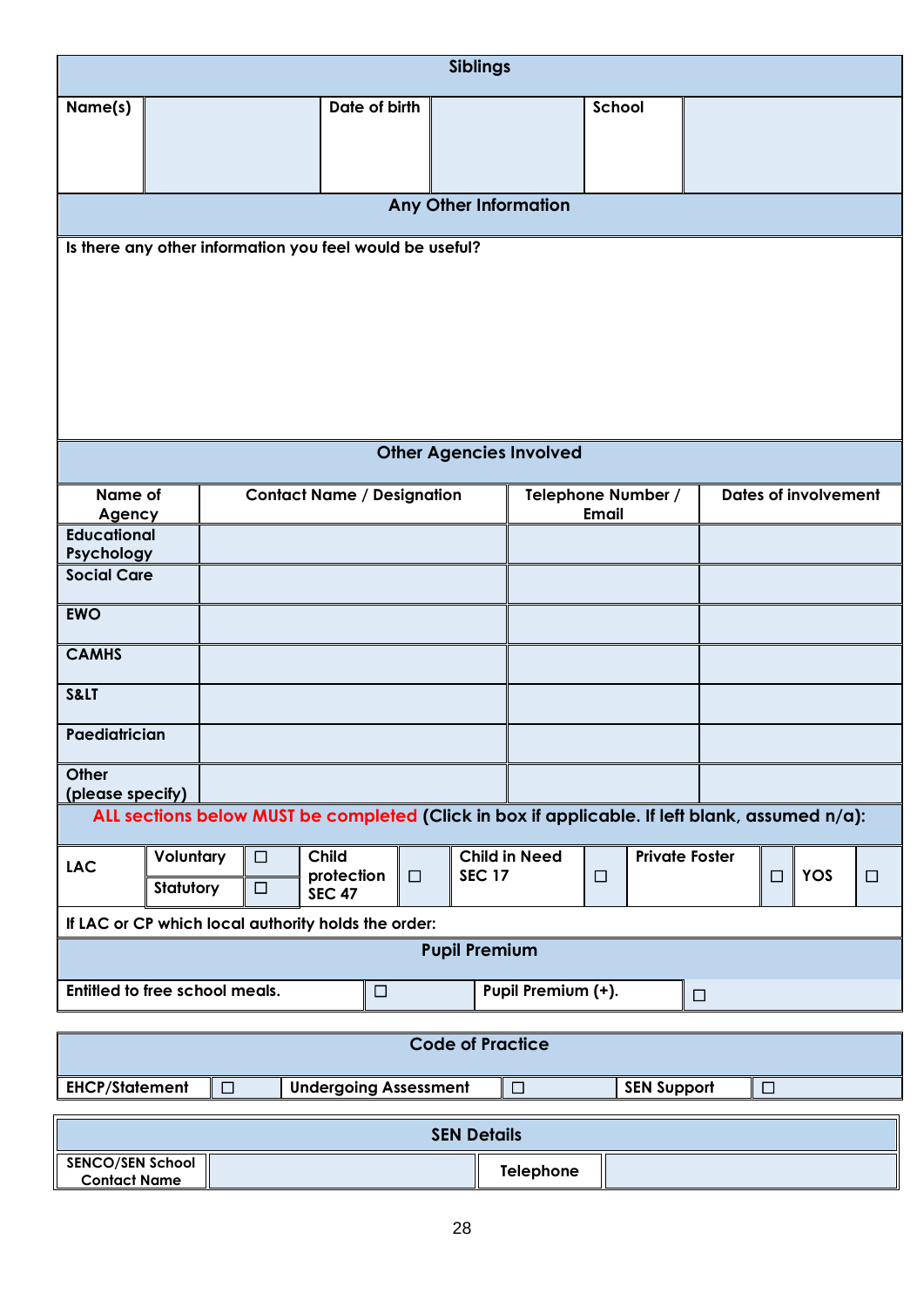| Email                                                                                                                                                                                                        |             |            |             |              |      |            |
|--------------------------------------------------------------------------------------------------------------------------------------------------------------------------------------------------------------|-------------|------------|-------------|--------------|------|------------|
| <b>Specific SEN</b>                                                                                                                                                                                          | <b>ADHD</b> | Asperger's | <b>ASD</b>  | <b>SEMHD</b> | HI   | <b>MLD</b> |
|                                                                                                                                                                                                              | <b>MSI</b>  | <b>PD</b>  | <b>PMLD</b> | <b>SLD</b>   | SpLD | Other      |
| Are there any access arrangements in place i.e.,<br>reader, scribe, extra time, prompter, rest breaks,<br>enlarged paper's etc.                                                                              |             |            |             |              |      |            |
| Describe briefly the child/young person's Special<br><b>Educational Needs (Attach supplementary</b><br>information as appendix A – last two IEPs/MEPs,<br>EP reports, copy of interim review if statemented) |             |            |             |              |      |            |
| Summarise any health and safety concerns that<br>have been raised. (Attach any supplementary<br>information as appendix G).                                                                                  |             |            |             |              |      |            |
| Does the child/young person have any medical<br>needs / health concerns / physical needs /<br>prescribed medication: (attach any<br>supplementary information as appendix F)                                 |             |            |             |              |      |            |

| <b>Safeguarding/Risk Assessment</b>                                                                                             |                                                          |  |                  |  |
|---------------------------------------------------------------------------------------------------------------------------------|----------------------------------------------------------|--|------------------|--|
| <b>DSL School Contact Name</b>                                                                                                  |                                                          |  | <b>Telephone</b> |  |
| Email                                                                                                                           |                                                          |  |                  |  |
| person? If yes, when? By whom?                                                                                                  | Has a pre-EHA or EHA been completed for this child/young |  |                  |  |
| Does this child/young person have a history of violence<br>towards others?<br>If yes, to whom?<br>Please provide brief details. |                                                          |  | Who:<br>Details: |  |
| Does this child/young person pose a significant threat of harm<br>to others?                                                    |                                                          |  |                  |  |
| Does this child/young person have any history of substance<br>misuse?                                                           |                                                          |  |                  |  |
| Any other significant event we<br>need to be aware of that may<br>impact on the child/young<br>person's behaviour.              |                                                          |  |                  |  |

### **Current Academic Information**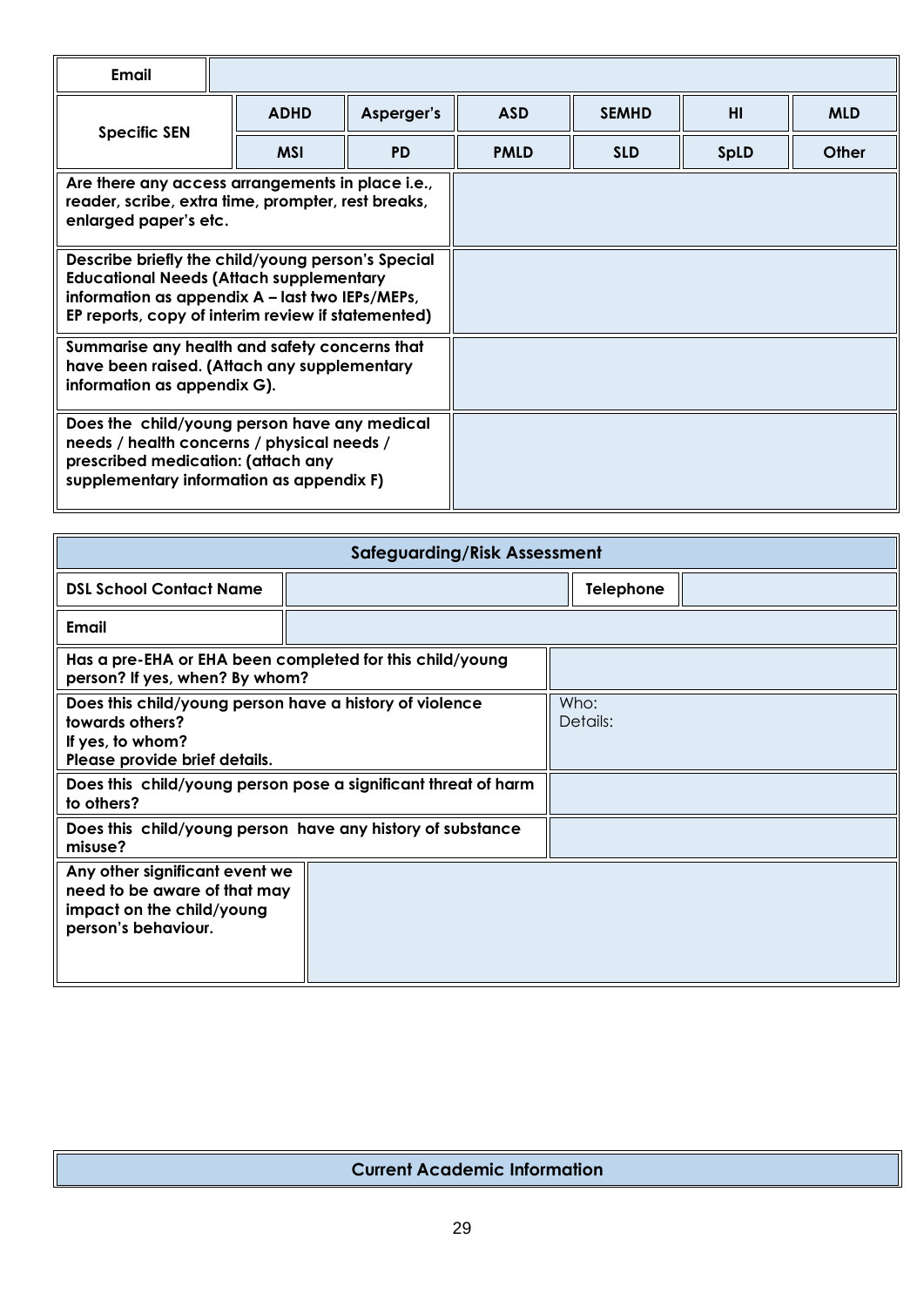| Is the child/young person currently on the school roll and attending mainstream lessons?                |  |
|---------------------------------------------------------------------------------------------------------|--|
| Is the child/young person accessing alternative provision's e.g. inclusion unit/part time<br>timetable? |  |

| <b>Fixed Term Exclusion Data*</b> |                     |                        |                                  |  |
|-----------------------------------|---------------------|------------------------|----------------------------------|--|
| <b>FTE Date</b>                   | <b>FTE Duration</b> | <b>Reasons for FTE</b> | <b>Reintegration Steps Taken</b> |  |
|                                   |                     |                        |                                  |  |
|                                   |                     |                        |                                  |  |
|                                   |                     |                        |                                  |  |
|                                   |                     |                        |                                  |  |
|                                   |                     |                        |                                  |  |

\*Where FTX links to a serious incident then please include a Risk Assessment

| <b>Interventions Implemented</b> |                                            |                      |         |  |  |
|----------------------------------|--------------------------------------------|----------------------|---------|--|--|
|                                  | <b>Details of intervention Programmes:</b> |                      |         |  |  |
| Impact                           | Programme/Strategy                         | <b>Date/Duration</b> | Outcome |  |  |
|                                  |                                            |                      |         |  |  |
|                                  |                                            |                      |         |  |  |
|                                  |                                            |                      |         |  |  |
|                                  |                                            |                      |         |  |  |
|                                  |                                            |                      |         |  |  |
|                                  |                                            |                      |         |  |  |
|                                  |                                            |                      |         |  |  |
|                                  |                                            |                      |         |  |  |
|                                  |                                            |                      |         |  |  |
|                                  |                                            |                      |         |  |  |
|                                  |                                            |                      |         |  |  |
|                                  |                                            |                      |         |  |  |
|                                  |                                            |                      |         |  |  |
|                                  |                                            |                      |         |  |  |
|                                  |                                            |                      |         |  |  |

## **Teacher Assessment of Child/Young Person's Attainment**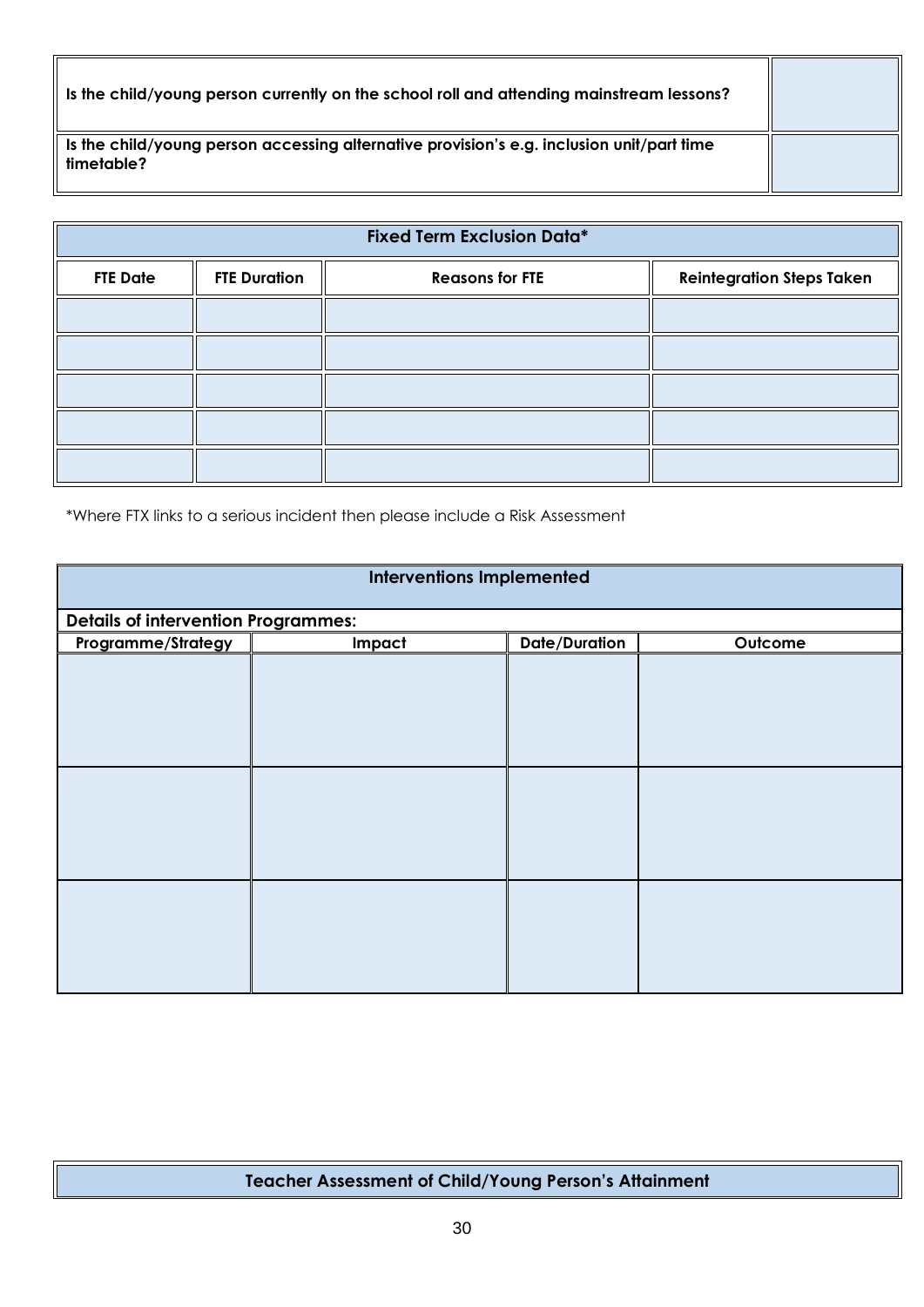| Subject                            | End of KS1<br>attainment | <b>Age Related</b><br><b>Expectation (ARE)</b> | <b>Actual working</b><br>age / year group | <b>Current target</b> |
|------------------------------------|--------------------------|------------------------------------------------|-------------------------------------------|-----------------------|
| Reading                            |                          |                                                |                                           |                       |
| Writing                            |                          |                                                |                                           |                       |
| <b>Speaking &amp;</b><br>Listening |                          |                                                |                                           |                       |
| <b>Maths</b>                       |                          |                                                |                                           |                       |
| Science                            |                          |                                                |                                           |                       |

| <b>Other Assessment information</b> |         |               |
|-------------------------------------|---------|---------------|
| <b>Spelling Age</b>                 | Current | phonics phase |

٦

| Alternative/Vocational provision required or already attending – Including details of<br><b>Accreditation where appropriate</b> |
|---------------------------------------------------------------------------------------------------------------------------------|
|                                                                                                                                 |
| What are the Child/Young Person's strengths / interests, including activities outside school?                                   |
|                                                                                                                                 |
| What are the Child/Young Person's dislikes?                                                                                     |
|                                                                                                                                 |
| If this is a Managed Move or Supported Placement – Are Parents Aware of the Referral? What are<br>their Views?                  |
|                                                                                                                                 |
| Is the Child/Young Person Aware of the Referral? What are his/her Views?                                                        |
|                                                                                                                                 |
| School to give a brief statement of why you feel this Managed Move could be successful for this<br>child/young person?          |
|                                                                                                                                 |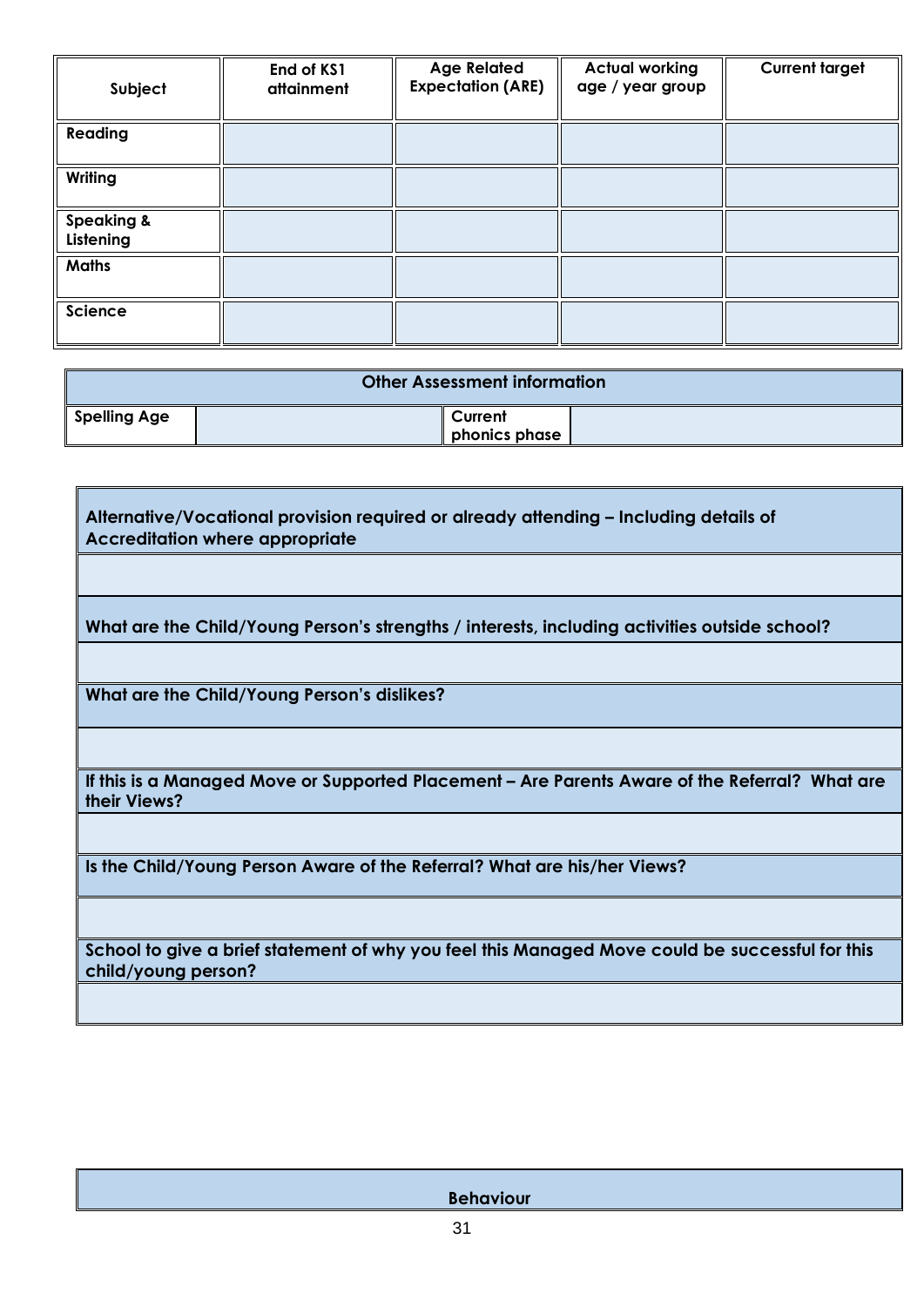**Describe briefly the child/young person's behaviour and involvement of LA and other services. (Attach supplementary information as appendix B - including disciplinary record / details of inclusions, fixed and permanent exclusions, serious incident reports and information to contribute to risk assessment).** 

**Outline information on how well they have accessed groups.**

**Indicate proportion of week in education (full or part time).**

**Comment on the child/young person's attitude to work, with staff and with peers.**

**Comment on any specific behaviour issues.**

**Outline successful strategies for working with child/young person.** 

**Outline information on reasons for exclusions, fixed term and seclusions.**

#### **Attendance**

**Provide details of current attendance below: also if possible to include details of past two academic years. Summarise any factors that affect attendance. (Please attach attendance print out/Appendix C).**

#### **Mental Health**

**If there have been concerns about the child/young person's mental health describe briefly the reasons. Please indicate whether or not a referral has been made to a mental health professional. If information is available – provide a brief summary below and attach any supplementary information as appendix D).**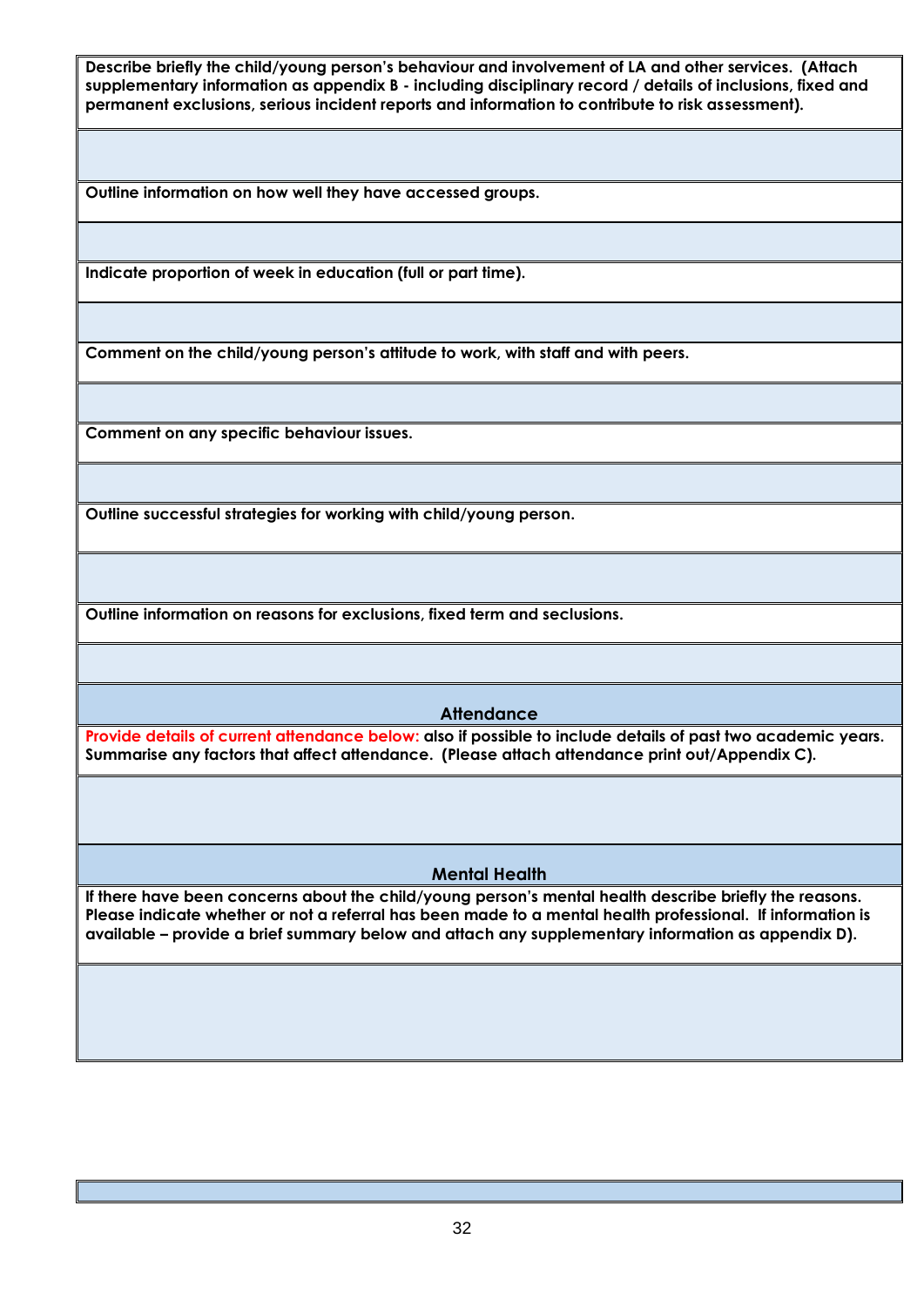#### **Social / Home Circumstances**

**If there have been concerns or information about the child/young person's social circumstances please describe these briefly below. In particular, comment on any information provided by Social Services, EWS etc. Are there any child protection issues? (Attach any supplementary information, including parent contracts / orders as appendix E).**

**Any family circumstances we should be aware of.**

#### **Health and Safety**

**Summarise any health and safety concerns that have been raised. (Attach any supplementary information as appendix G).**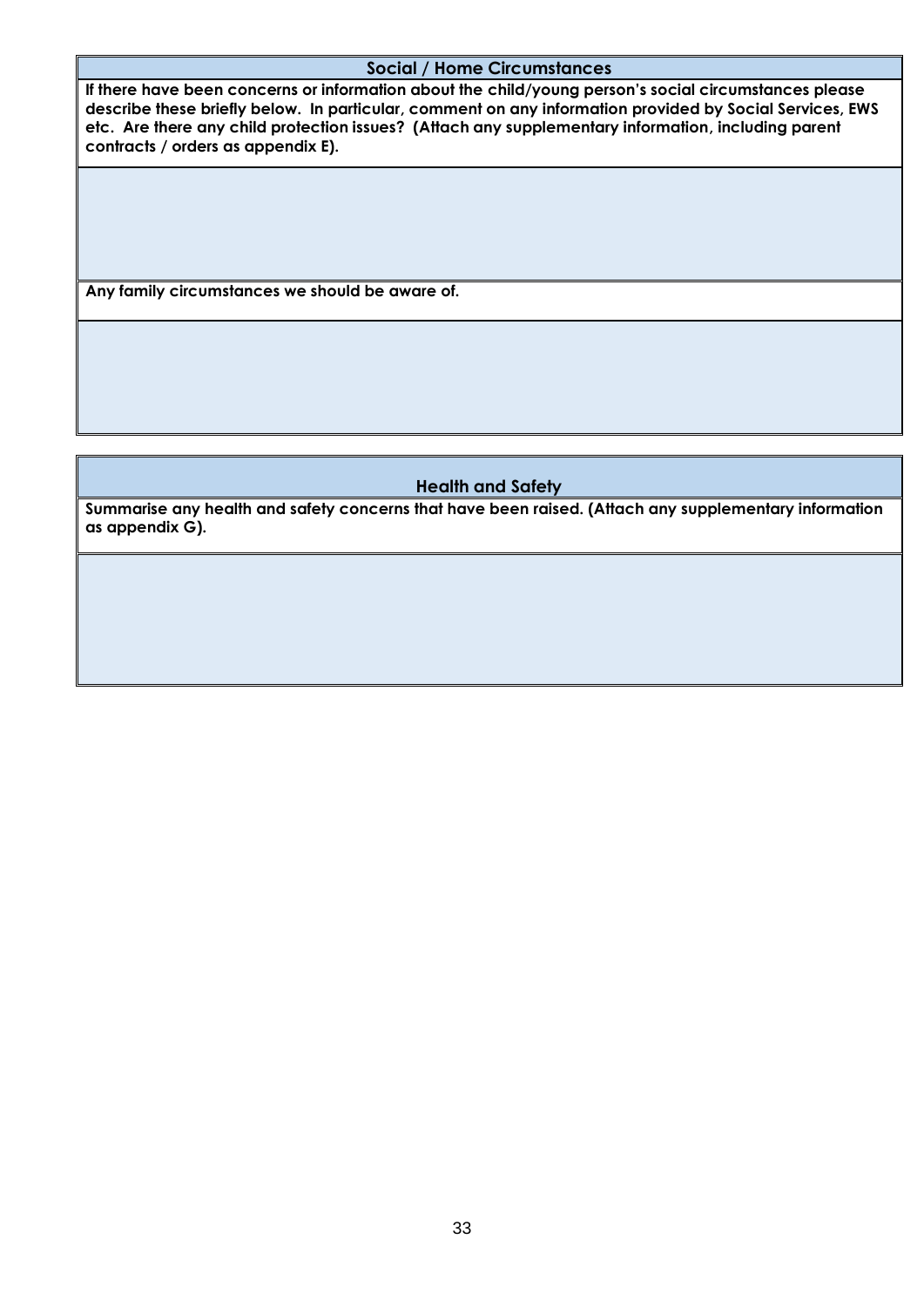#### **Further information**

The following information will be used to assist in making decisions regarding the most appropriate next steps for this child/young person.

### **3. Within the school setting:**

| <b>Copes well</b><br>difficulty coping (please fick $\checkmark$ )<br>$\rightarrow$ |  |              |   |   |   |
|-------------------------------------------------------------------------------------|--|--------------|---|---|---|
|                                                                                     |  | $\mathbf{2}$ | 3 | 4 | 5 |
| Whole class settings                                                                |  |              |   |   |   |
| <b>Small group settings</b>                                                         |  |              |   |   |   |
| One to one basis                                                                    |  |              |   |   |   |
| On corridors / general<br>movement around building                                  |  |              |   |   |   |
| Lunch / break times                                                                 |  |              |   |   |   |
| Before and after school                                                             |  |              |   |   |   |

#### **4. Other indicators of risk:**

Please indicate whether any of the following apply to the child/young person (please tick√)

|                                                | <b>Never</b> | <b>Occasionally</b> | <b>Frequently</b> |
|------------------------------------------------|--------------|---------------------|-------------------|
| Gives in easily to pressure from others        |              |                     |                   |
| Has poor control of temper                     |              |                     |                   |
| <b>Challenges authority</b>                    |              |                     |                   |
| Has caused damage to property                  |              |                     |                   |
| <b>Verbally abuses peers</b>                   |              |                     |                   |
| <b>Verbally abuses staff</b>                   |              |                     |                   |
| Displays aggressive behaviour                  |              |                     |                   |
| Has caused deliberate injury to peers          |              |                     |                   |
| Has caused deliberate injury to staff          |              |                     |                   |
| Displays sexually inappropriate behaviour      |              |                     |                   |
| Attempts to manipulate / control others        |              |                     |                   |
| Is at risk of self-harm                        |              |                     |                   |
| Drugs / alcohol have an impact on<br>behaviour |              |                     |                   |
| Has brought in or used an offensive weapon     |              |                     |                   |
| Has shown racist behaviour                     |              |                     |                   |

Name of person completing the form: **Date:** Date: **Role in school:**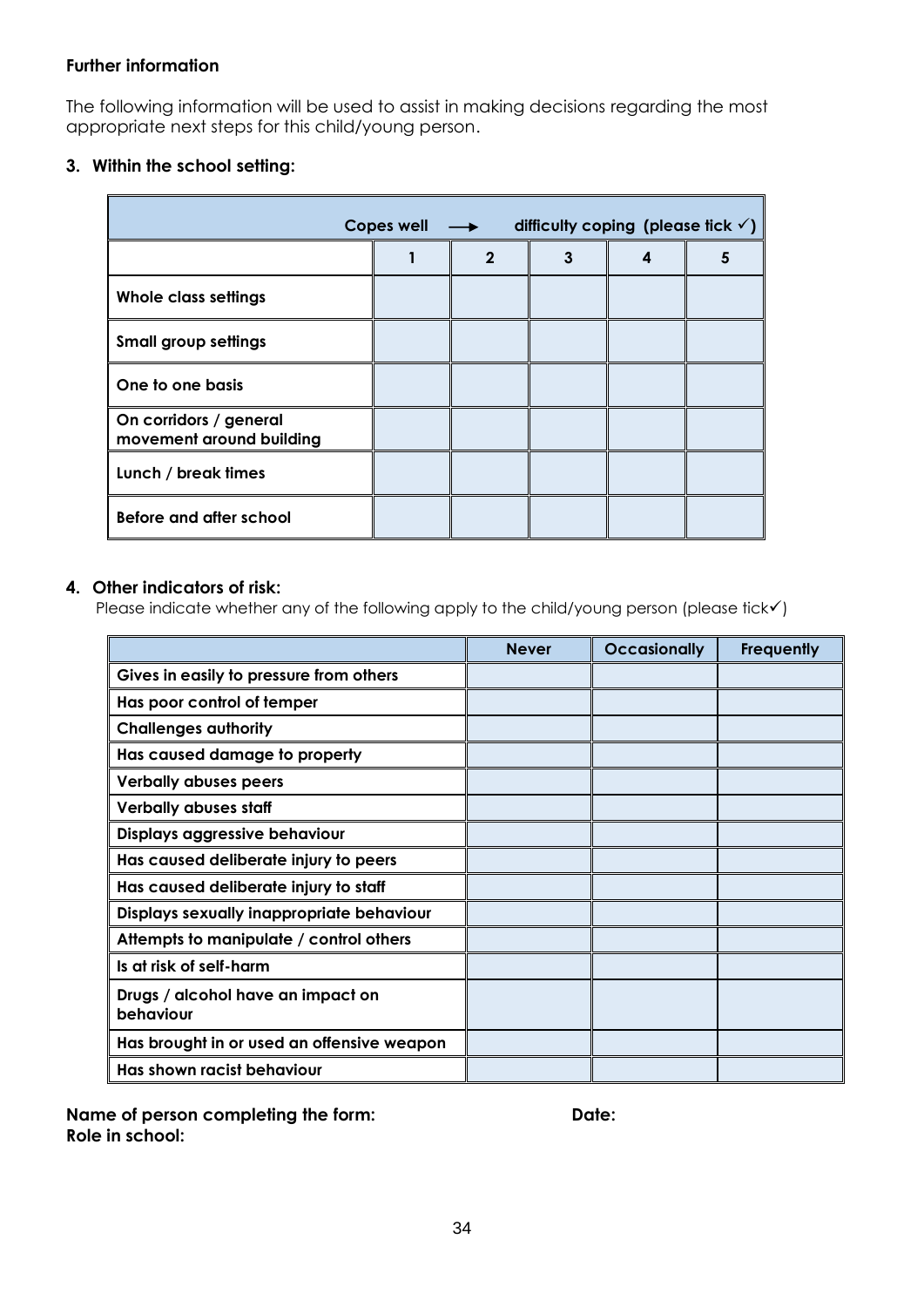#### **Check List – Please Tick** ✓

**Please include the following documents where applicable:**

| <b>Attendance Record</b>                                                 |  |
|--------------------------------------------------------------------------|--|
| <b>Timetable</b>                                                         |  |
| <b>Behaviour Log</b>                                                     |  |
| SEN: EHCP/Statement or information submitted for statutory<br>assessment |  |
| <b>IEP/MEP/Individual Plan</b>                                           |  |
| <b>EP/Steps Assessment</b>                                               |  |
| TA (Leader Support) Identified in any Lessons                            |  |
| <b>PEP/LAC Review</b>                                                    |  |
| <b>EHA or Pre EHA</b>                                                    |  |
| <b>Risk Assessment</b>                                                   |  |
| *Parental Consent form for MM/SP - (Must be signed by parent/carer)      |  |
| <b>Interim Review</b>                                                    |  |
| <b>Disciplinary Record, exclusions, seclusions</b>                       |  |
| <b>Medical Reports/Prescribed Medication</b>                             |  |
| <b>Social Worker Reports</b>                                             |  |
| <b>Parent Contracts/Orders</b>                                           |  |
| Any other useful information                                             |  |



We will treat all information provided in confidence and in accordance with the Data Protection Act 1998. We will use the information for the purpose of identifying appropriate support for you and your son/daughter and may share information with our partner organisations for the same purpose. Our partner organisations include the Community Safety Partnership, Central Derby Primary Care Trust, Derbyshire Mental Health Trust, Greater Derby Primary Care Trust, Connexions Derbyshire, Derbyshire Police, Derby Hospitals NHS Foundation Trust.